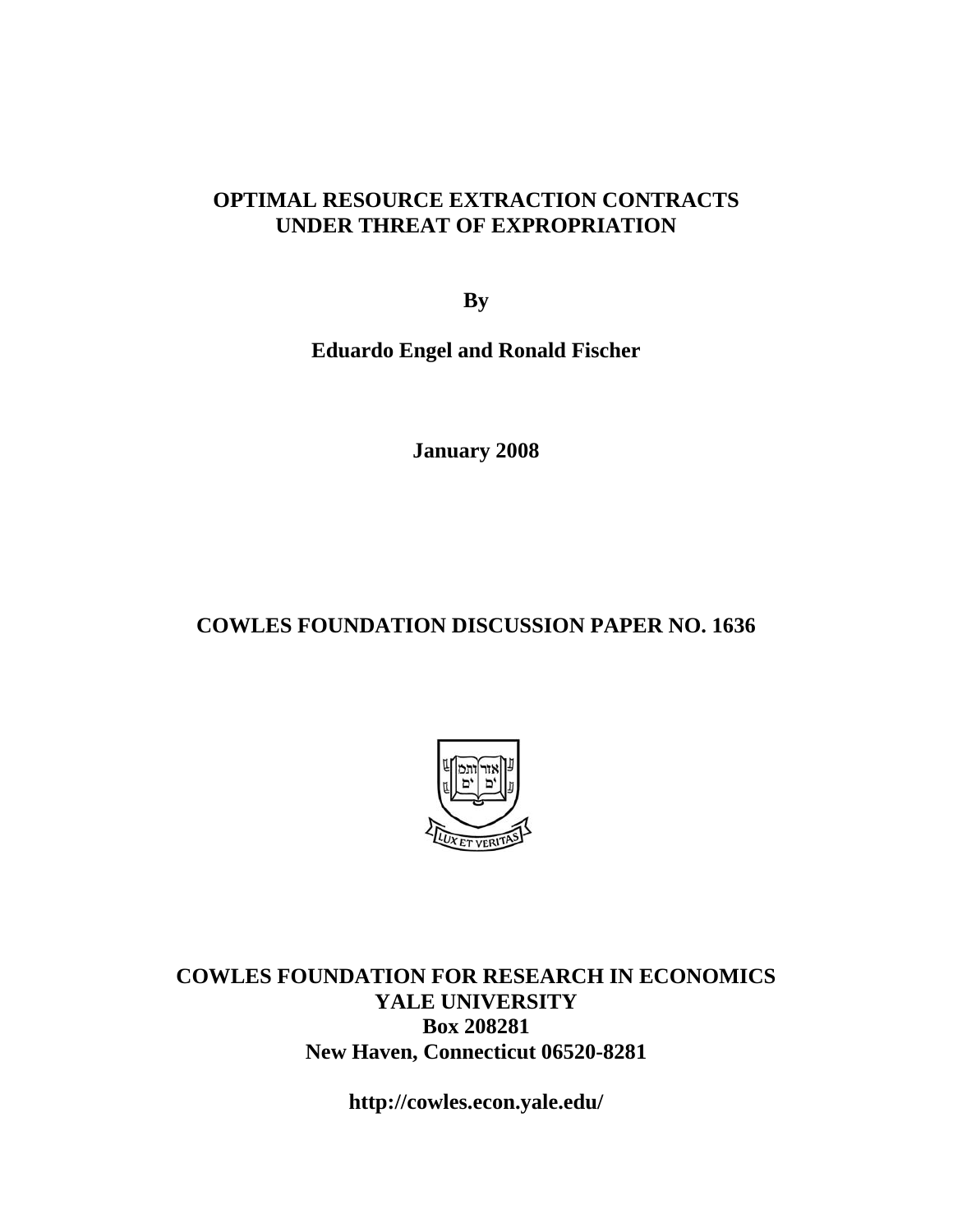## OPTIMAL RESOURCE EXTRACTION CONTRACTS UNDER THREAT OF EXPROPRIATION

Eduardo Engel Ronald Fischer Yale University and NBER University of Chile

January 2,  $2008<sup>1</sup>$ 

#### **Abstract**

The government contracts with a foreign firm to extract a natural resource that requires an upfront investment and which faces price uncertainty. In states where profits are high, there is a likelihood of expropriation, which generates a social cost that increases with the expropriated value. In this environment, the planner's optimal contract avoids states with high probability of expropriation. The contract can be implemented via a competitive auction with reasonable informational requirements. The bidding variable is a cap on the present value of discounted revenues, and the firm with the lowest bid wins the contract. The basic framework is extended to incorporate government subsidies, unenforceable investment effort and political moral hazard, and the general thrust of the results described above is preserved.

**Keywords**: Taxation, mining, rent extraction, royalty, non-renewable natural resource, presentvalue-of-revenue auction.

**JEL classification**: Q33, Q34, Q38, H21, H25.

<sup>&</sup>lt;sup>1</sup>Engel: Department of Economics, Yale University, 28 Hillhouse Ave., New Haven, CT 06511. Fischer: Center for Applied Economics (CEA), Department of Industrial Engineering, University of Chile, Av. República 701, Santiago, Chile. Fischer thanks the support of the Complex Engineering Systems Institute. E-mails: eduardo.engel@yale.edu, rfischer@dii.uchile.cl. We thank William Hogan and Federico Struzenegger for proposing this research topic, and Richard Zeckhauser for an insightful discussion of the first version of this paper, presented at the Populism and Natural Resource Workshop held at Harvard in November 2007. We also thank William Nordhaus and workshop participants for comments and suggestions.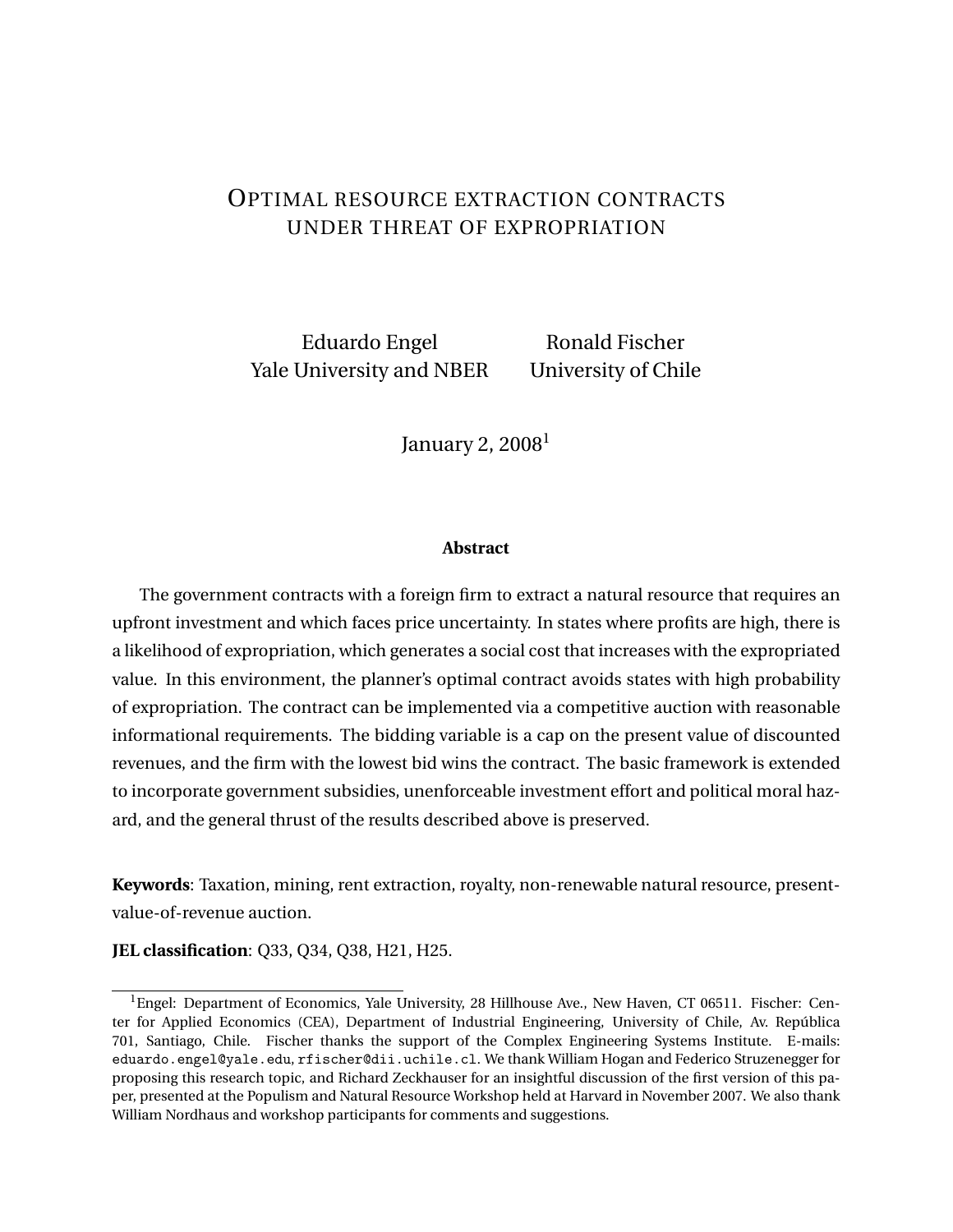We have nationalized copper by unanimous decision of Parliament, where the parties supporting the government are in the minority. We want the whole world to understand that we have not confiscated the large foreign mining companies. In keeping with a constitutional amendment, we have redressed an historical iniquity by subtracting from the compensation due to the firms, the profits accrued since 1956 that are in excess of a 12% annual rate.

The profits of some of the nationalized firms were so outrageous that when applying the reasonable annual profit rate of 12%, their compensations were subject to substantial deductions.

Salvador Allende: Speech to the United Nations, December 4th, 1972.

## **1 Introduction**

Natural resource rich countries are prone to expropriating investors in those sectors in good times, when prices of resources are considerably above the long run average price. The temptation for governments is large, because in the future prices will be lower, and thus any punishment by investors in terms of reduced future investment is low relative to the immediate gains of expropriation. Moreover, the short time frame of democratic governments also leads to high discounting of future losses of investment. Apart from these considerations, profits under a bonanza may be so high that populist pressures for redistribution can compel governments to act. Hence in recent years, high commodity prices have led to outright expropriation or to sectoral tax increases, which also amount to a form of expropriation.<sup>2</sup>

This type of behavior is specially common in industries with large sunk investments, such as oil and mining. These plants normally operate at capacity, except when prices are so low that they shut down. Therefore, it is specially galling for the public when profits rise substantially, without change in output, solely because of higher international prices. If the investors are foreign, and have little political support, it seems to the public that they are exploiting the generous conditions offered them. $^3$  In addition, the investments are sunk, so it appears to be a case of there being little or no cost to the government from expropriation.

We therefore observe a cycle in which, when prices are high, investors receive less than the amounts stipulated in their contracts, and when prices are low, they are offered specially favorable conditions to induce them to invest. These special conditions are not credible, since

 $^{2}$ "Ecuadorean President Rafael Correa has signed a decree giving the state a greater share of profits from foreign oil companies working in his country. He said the 50% of windfall oil profits stipulated in a law passed last year was not enough, and the state should now receive 99%.", BBC News, October 5th, 2007. "Algeria is to levy a windfall tax on the profits of oil companies, as it tries to retain more of the economic benefits of its recent energy boom.[. . . ] From early 2007, profits accrued by firms when prices are above \$30 a barrel will be taxed at between 5% and 50% depending on total output.", BBC News, October 15th, 2006.

<sup>&</sup>lt;sup>3</sup>See epigraph, corresponding to a previous cycle of high prices and expropriation.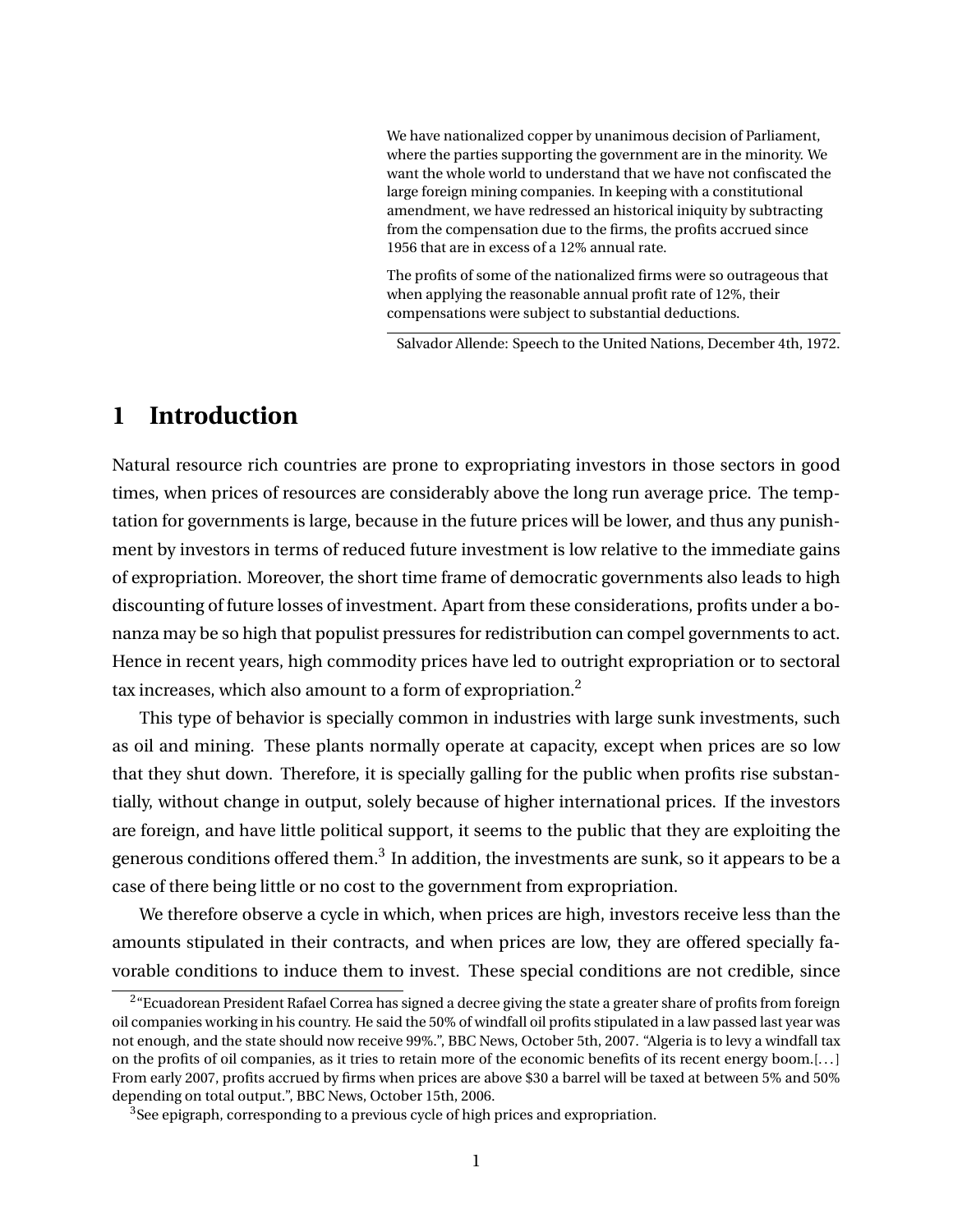investors realize that they will be expropriated –or at least receive smaller profits than would have obtained under the original contracts– when times are good again. The resulting policies lead to lower investment than under certainty, and of a stop-go variety, which is inefficient.<sup>4</sup>

The current boom in natural resources is an example: Venezuela, Ecuador and Bolivia have expropriated investors, Peru imposed "voluntary contributions" worth US\$757 million, and Chile (before the rise in prices) imposed a small royalty. Even developed countries have used windfall taxes (the US imposed an oil windfall tax post-1973) or increasing royalties (Australia, Canada and the UK) after perceived increases in profits in the natural resource sector.

The standard mining contract does not provide for the possibility of expropriation. From the point of view of the foreign investor, it is an additional risk of investment. Attempts have been made to introduce profit sharing mechanisms to reduce the temptation to expropriate, but in practice they are often abused by transfer pricing, creating a negative effect on public opinion, which in turn increases the probability of expropriation.

Hence it appears that the appropriate contracts for this type of environment are different from those currently in use. It is possible to describe hypothetical scenarios where all parties, including the foreign investor, are better off if the contract is such that taxes paid by the firm are highly progressive, since this may lower the probability of expropriation in high price scenarios (by reducing the gains from expropriation), while increasing the expected profits of the firm, due to the reduced risk of expropriation. And even if firm's rents are dissipated through some competitive mechanism, the deadweight loss associated with expropriations may be reduced through such a contract.

The object of this paper is to present a family of models that formalizes this intuition by proposing an environment in which expropriations cannot be ruled out, due to *ex post* political pressures. We derive general conditions that characterize the optimal *ex ante* contract, in the sense that the government maximizes social welfare under the threat of expropriation. We also show how the optimal contract can be implemented using a competitive auction.

In our model, the government has a natural resource project that requires upfront sunk investment, as in the case of a mining or oil extraction project. Since the problem of expropriation usually arises with foreign investment, profits are not included (or have a lower weight) in the welfare function of the planner, and as the good is not consumed at home but exported, the government only cares about the revenues it can obtain from the project.

<sup>&</sup>lt;sup>4</sup> "Zambia, meanwhile, plans to cash in on the stratospheric price of copper by renegotiating the generous terms it gave to foreign firms when it privatised its copper mines in 2000. Then the price was low. Although these investors rescued an industry close to collapse, Zambia now wants to increase royalties and other taxes. [. . . ] Governments intent on reworking contracts or imposing new taxes clearly feel that they have the upper hand at the moment. When prices were depressed and profits scarce, foreign firms had to be lured with generous terms that now rankle." The Economist, Oct 4th 2007.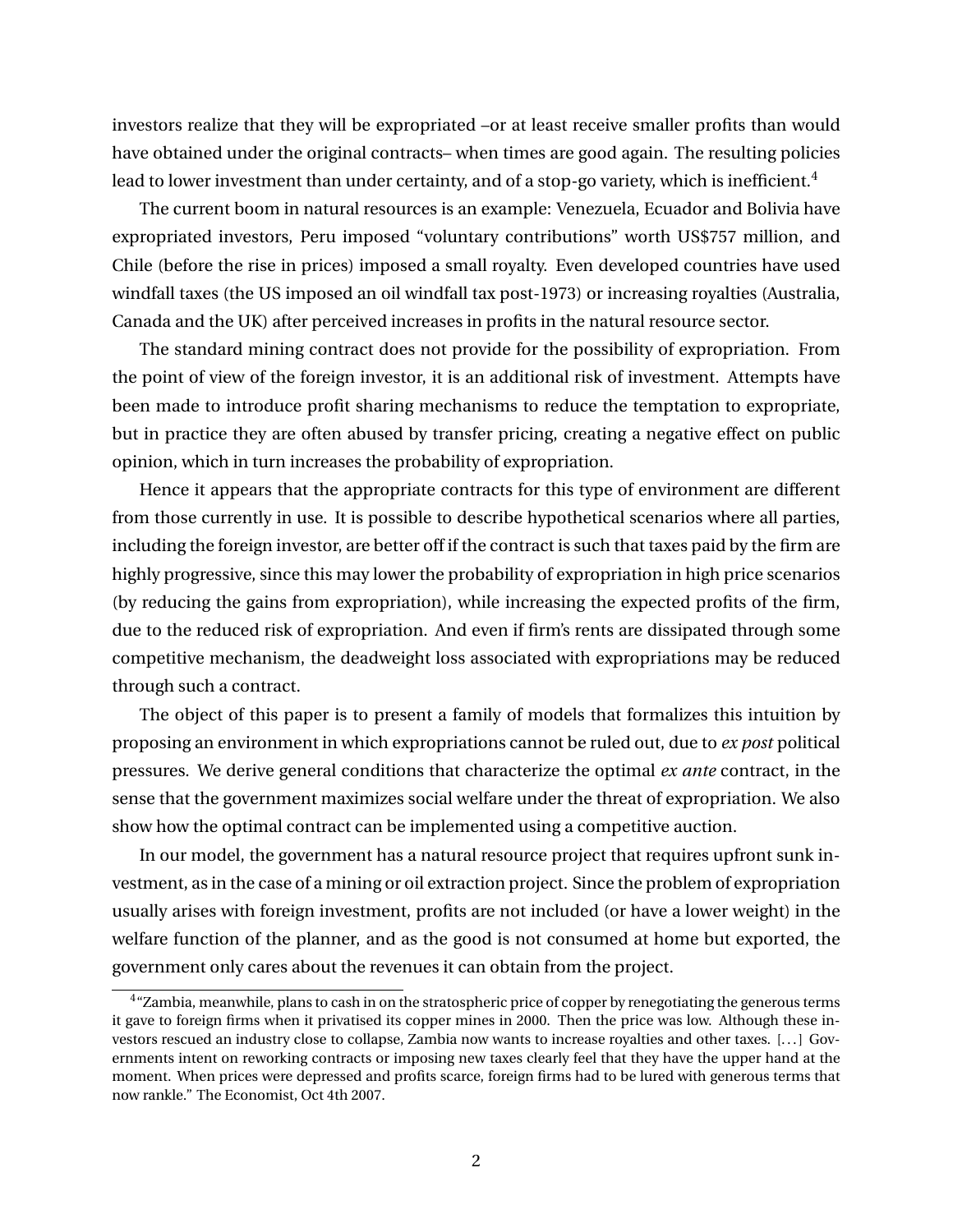The present value of raw profits of the project (i.e., if we disregard the possibility of expropriation) depends on the price, which is random, so profits are described by a probability density. $^5$  In a dynamic model, governments are replaced by newer governments that do not necessarily respect the commitments of previous governments, or they may be subject to political pressures that make them renege on previous agreements to not expropriate, or to renegotiate natural resource contracts. We deal with these sources of dynamic inconsistency in our model via a reduced form: we assume that there is a predefined function, known to all parties, of the probability of expropriation, which depends on the firm's present discounted profits.<sup>6</sup>

We assume that the expected value of profits in each state (i.e., given the possibility of expropriation) increases with raw profits, but at a decreasing rate. Furthermore, we assume that expropriations cause a deadweight loss that is proportional to the firm's loss, i.e. to the difference between contractual and effective profits. This deadweight loss can be interpreted as a measure of the country's respect of property and contract law. In a country in which contracts are broken continually, there is little trust in them and firms cannot impose a large cost on government when they are expropriated. On the other hand, countries where contract and property rights are respected are those where firms can impose a large cost on the government when they are expropriated.

The question for the planner is to determine a contractual profit schedule for the firm that depends on the present value of raw profits and the expropriation function, subject to a participation constraint: given the known expropriation probability, the investor must at least break even on its investment. Initially, we assume that there is no unobservable effort the firm can exert to increase profits (i.e., there is no moral hazard in effort), or to reduce the probability of expropriation (no political moral hazard).

In the simple setup without moral hazard, we show that a contract that eliminates all risk for the firm, while granting it no rents, is optimal in the case in which operating profits cover investment costs in all states of demand in finite time (*high demand* scenario). The optimal contract then entails no expropriation. On the other hand, if the project cannot be financed using a transfer schedule that avoids expropriations, a case which we refer to as an *intermediate demand* scenario, the optimal contract is characterized by a cap on the firm's present discounted revenues. This cap is not binding in low demand states, and the firm collects all revenue in those states. By contrast, in high demand states all revenues above the cap accrue to the government. The threshold is chosen so that ex-ante expected profits, net of expropriation, are

<sup>&</sup>lt;sup>5</sup>Though profits are unobservable in general, we denote by operating profits the difference between the revenues of the firm and costs that are based on observable variables. These are the profits that are pre-specified in the initial contract.

 $^6$ In general terms, this probability should depend on institutional aspects of the country such as the degree of belief in the sanctity of contracts, the impact of public pressure on governments, etc.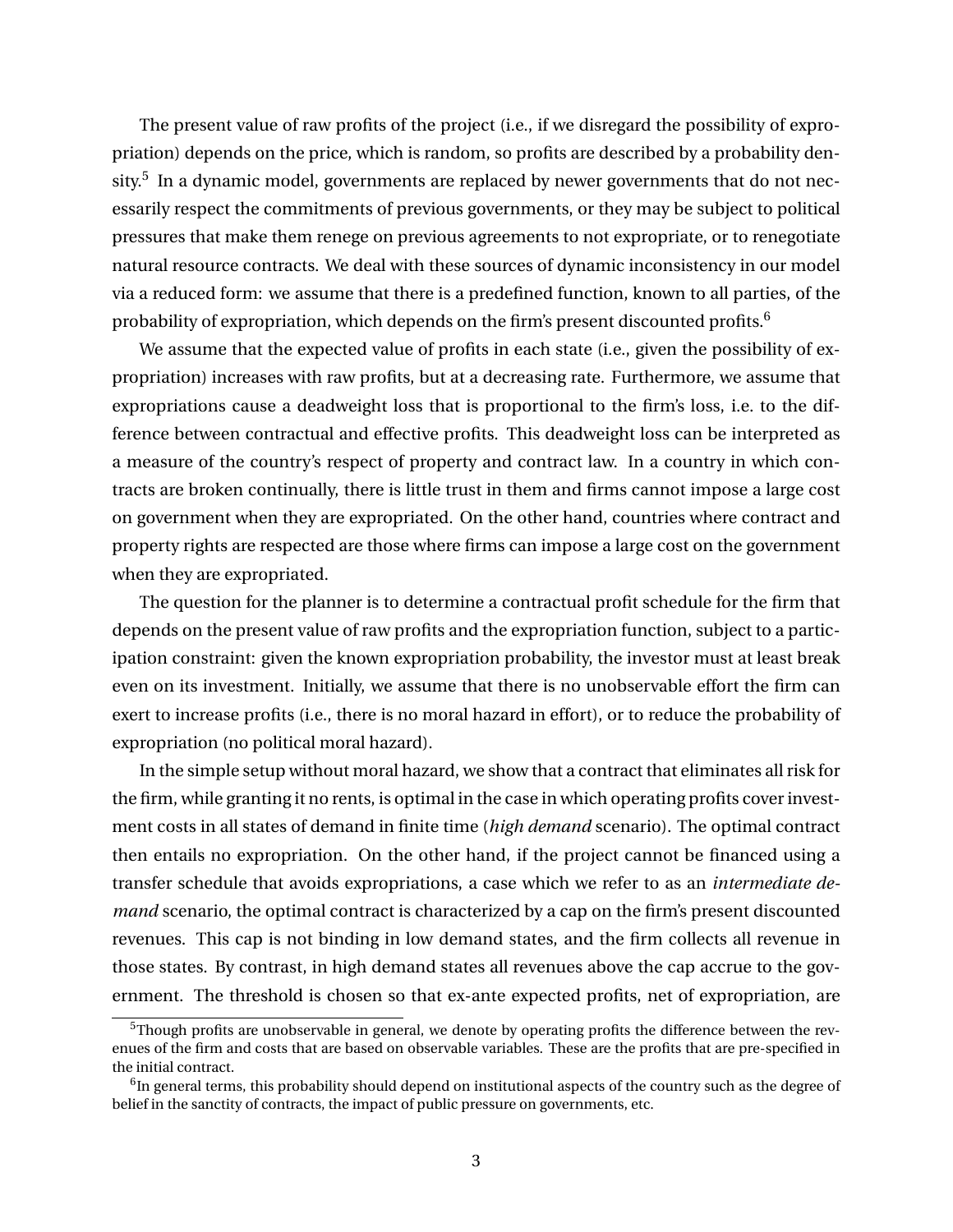zero. $^7\,$  In an ordinary natural resource contract, the firm would receive all of the upside in the good states, making it prone to expropriation. In the optimal contract, there is an upper bound to the operating profits of the firm, and this reduces, by the optimal amount, the probability of expropriation in high demand states. Note that this is equivalent to a windfall tax, because in the good states, the residual revenues go to the government.<sup>8</sup> Both in the high and intermediate demand cases the optimal contract can be implemented via an auction where firms bid on the maximum present value of operating profits they would obtain in the good states of the world, and the minimum bid wins the auction. The planner does not need to know the expropriation probability nor the firm's sunk investment cost in order to implement this auction.<sup>9</sup>

We extend the model in several directions. First we consider the possibility that the government provides subsidies in the bad states of the world. Second, we extend the model to the case of moral hazard in effort, i.e., when the firm can exert costly effort that increases the probability of the good states of the world (the price distribution mentioned above now becomes a distribution of net revenue where marginal costs depend on effort exerted by the investor up front). Finally, we consider the possibility that the firm can exert effort to reduce the probability of expropriation (by lobbying, targeted social expenditures, etc) and consider the optimal contract in that case.<sup>10</sup>

Subsidies in bad states are not unusual in countries characterized by a probability of expropriation in the good states of the world. These subsidies usually cost society more than they benefit the firm, as in the case in which they involve relaxing environmental or labor regulations in bad states of the world.<sup>11</sup> We find that the optimal contract with distortionary subsidies involves a minimum operating profit guarantee coupled to a maximum bound to profits: the government subsidizes the firm in the worst states (in which there is no expropriation), sets a maximum value to operating profits in the good states of the world, and has an intermediate range of states where the firm receives all the revenue generated by the project, but is not subsidized.

In the case of moral hazard in effort, effort impacts the results of the project, by reducing marginal costs throughout the life of the project. In a mining project, for example, as the grade

<sup>&</sup>lt;sup>7</sup>We do not analyze the possibility of a project that does not break even in expected value, i.e., one that impoverishes the country.

<sup>&</sup>lt;sup>8</sup>This may lead to procyclical government income, which should be addressed via a countercyclical spending rule.

 $9$ This auction is similar to the present-value-of-revenue auction analyzed in Engel, Fischer and Galetovic (2001).

<sup>&</sup>lt;sup>10</sup>The study of this case was suggested by our discussant in the Natural Resources and Populism Conference, Richard Zeckhauser.

 $11$ Since the revenue collected by the government from the project can be used to reduce distortionary taxation elsewhere in the economy, the deadweight loss associated with subsidies for the firm financed via taxes does not provide a rationale for the result that follows. For a formal derivation of this insight, see the Irrelevance Result in Engel, Fischer and Galetovic (2007).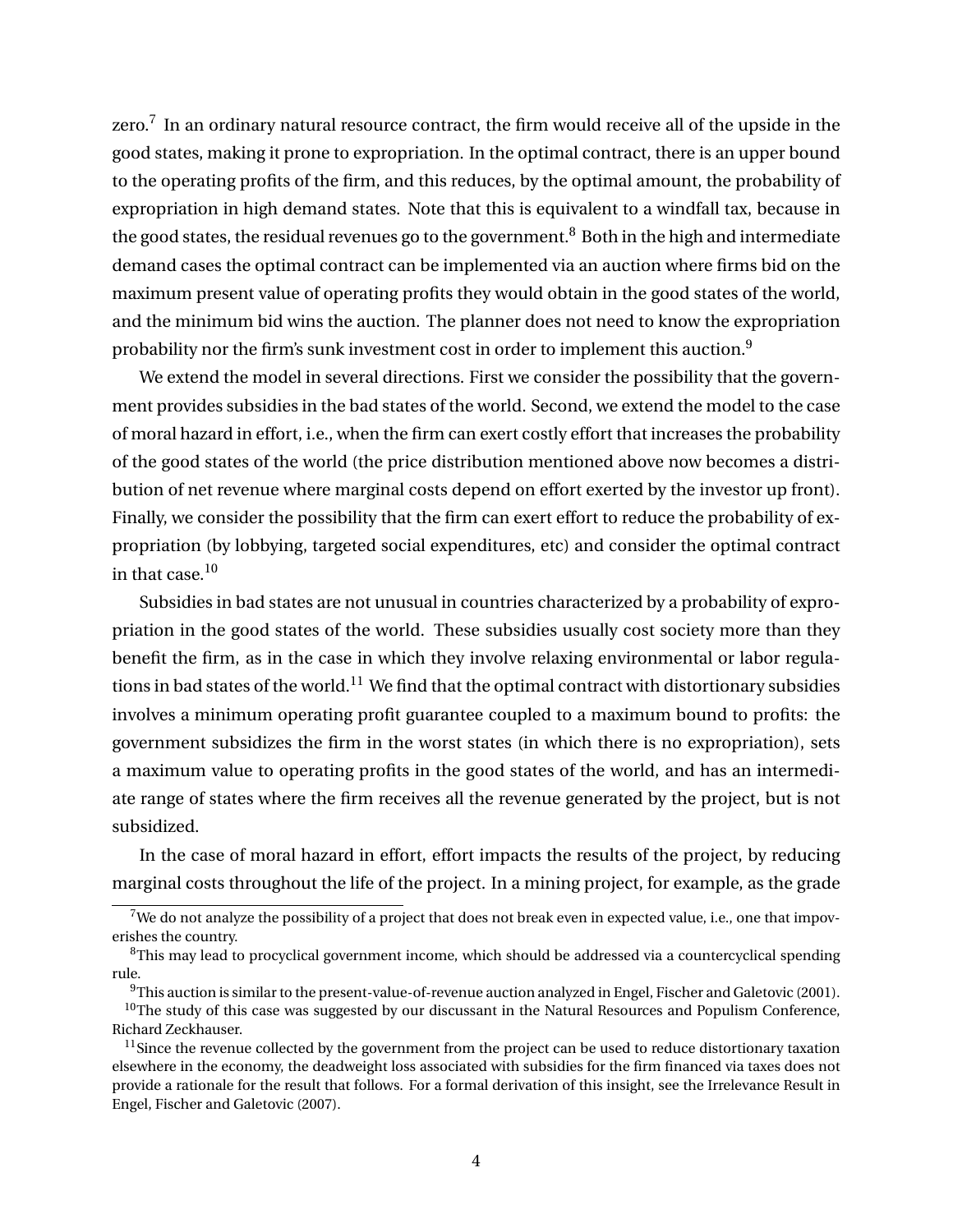of the ore declines, marginal costs tend to increase until they become higher than operating costs, and the mine closes down. By reducing marginal costs, the amount of minerals extracted before the mine has to close down is higher, and this is more valuable when prices are high. In this case the optimal contract does not set a fixed cap on the operating profits of the firm, since that would lead to insufficient effort. Nevertheless, as in the benchmark model, the optimal contract lowers the firm's profits, as compared to the standard contract in high demand scenarios. In this case it does so by imposing a schedule similar to progressive taxation when operating profits exceed predetermined values. Thus, the government trades off the the deadweight cost associated to expropriation in high revenue scenarios, while providing incentives that increase their likelihood.<sup>12</sup>

We also consider the case in which the firm faces political moral hazard, and can exert costly effort to reduce the probability of expropriation. The optimal contract is similar to that in the simpler case with no political moral hazard. It stipulates that in bad states the firm operates the franchise forever, while in better states the contract lasts until a fixed amount of operating profits, common to all these states, is collected. The reason that, in contrast to the case of moral hazard in effort, here effort affects the probability of expropriation across states, but does not increase the probability of higher income states. Hence there is no conflict between reducing the probability of expropriation by limiting contracted profits and providing incentives in order to increase the probability of higher states.

Finally, we come to the issue of implementation. It would be politically unfeasible to have a contract in which the government collects nothing while accumulated profits are lower than the limiting amount of profits, and receives all the residual afterwards, with all the attendant complications for the government of operating the mine. Consider then the following schematic proposal to determine the windfall tax in a given period. Each period, an independent agency makes the best estimate of future discounted profits given current information. This estimate plus the profits accrued and taxes already paid leads to an estimate of the present value of taxes that needs to be paid in the future so as to comply with the contract. The firm then pays a tax proportional to this amount, for example, the fraction that, if paid indefinitely, would lead, in expectation, to paying the windfall tax stipulated in the contract. In the absence of uncertainty about future profits, this tax rate leads to a tax burden that remains constant over time. Given the existence of uncertainty, it may be desirable to have a lower tax rate, set so that the probability of the firm earning less than the contracted amount is a predetermined and small value.

The remainder of the paper is organized as follows. In the next section, which can be skipped without loss of continuity, we relate this paper to the literature. Section 3 describes the basic

 $^{12}$  If the moral hazard effect dominates the expropriation effect, the standard contract which provides full residual rights to the private firm, is again optimal.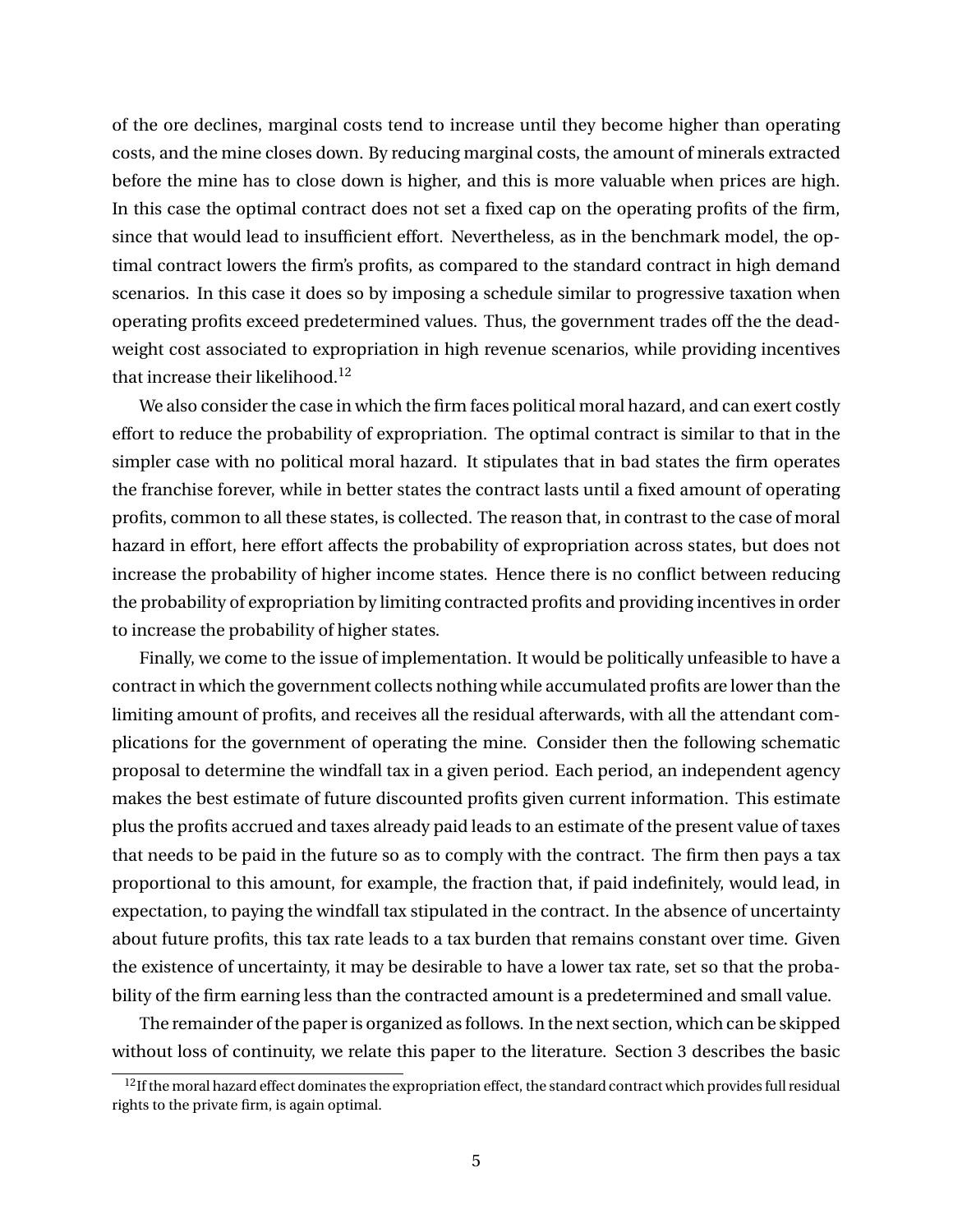model and derives the main results, including how to implement the optimal contract with a competitive auction with realistic informational assumptions. Section 4 considers various extensions. The last section concludes.

## **2 Relation to the literature**

There is an extensive literature on optimal taxation of exhaustible natural resources to which this paper is related (see Heaps and Helliwell (1985), Gillis (1982) and Boadway and Flatters (1993) for classical references).<sup>13</sup> Also related to this paper is Bohn and Deacon (2000), which study both theoretically and empirically the effects of insecure ownership on investment and natural resource use. They show that investment falls with insecure ownership and therefore the net effect on depletion of natural resources is ambiguous. Finally, Fraser and Kingwell (1997) compares the performance of resource rent taxes and *ad valorem* royalties on investment levels, but the effects the authors describe are due to risk aversion, whereas in our case the investors are risk neutral.

There are two justifications to tax resource rents over and above the levies that are implicit in general income taxes. One is the efficiency based argument that resource-rents are not distorting (but note that this argument requires positive *ex ante* and not *ex post* rents). The other reason is an equity based argument that suggests that natural resource rents should accrue to the population at large, not to a few private individuals. We assume that the private firm is paid no rent at all when solving the planner's problem (i.e., rents receive no weight in the social welfare function), which is consistent with the assumption that the firm is foreign. However, the characteristics of the optimal contract remain unchanged when the planner weighs firm's profits in the objective function, as long as this weight is not too large (see Result 3 for a formal statement).

Our contribution to this literature is to incorporate, in admittedly reduced reform, the probability of expropriation and the deadweight loss associated with this event into the planner's objective function. Also, in contrast to most of that literature, the taxes that are implicit in our contract are on the present value of firm's profits, and not on flow profits, i.e., we assume away the dynamic issues. This simplifies our analysis considerably and explains why we can implement the planner's optimal contract via a competitive auction with realistic informational

<sup>&</sup>lt;sup>13</sup>There also is an extensive literature, going back to Hotelling (1931), that derives the price of an exhaustible natural resource as an equilibrium outcome resulting from optimal extraction (see, for example, Devarajan and Fisher (1981), Salant (1995) and the references cited therein). We depart from this literature by assuming *exogenously* given demand uncertainty, i.e. a small country assumption, as well as by omitting the dynamic issue of optimal resource extraction. Moreover, we search for the optimal contract when expropriation is possible and depends on the price realization.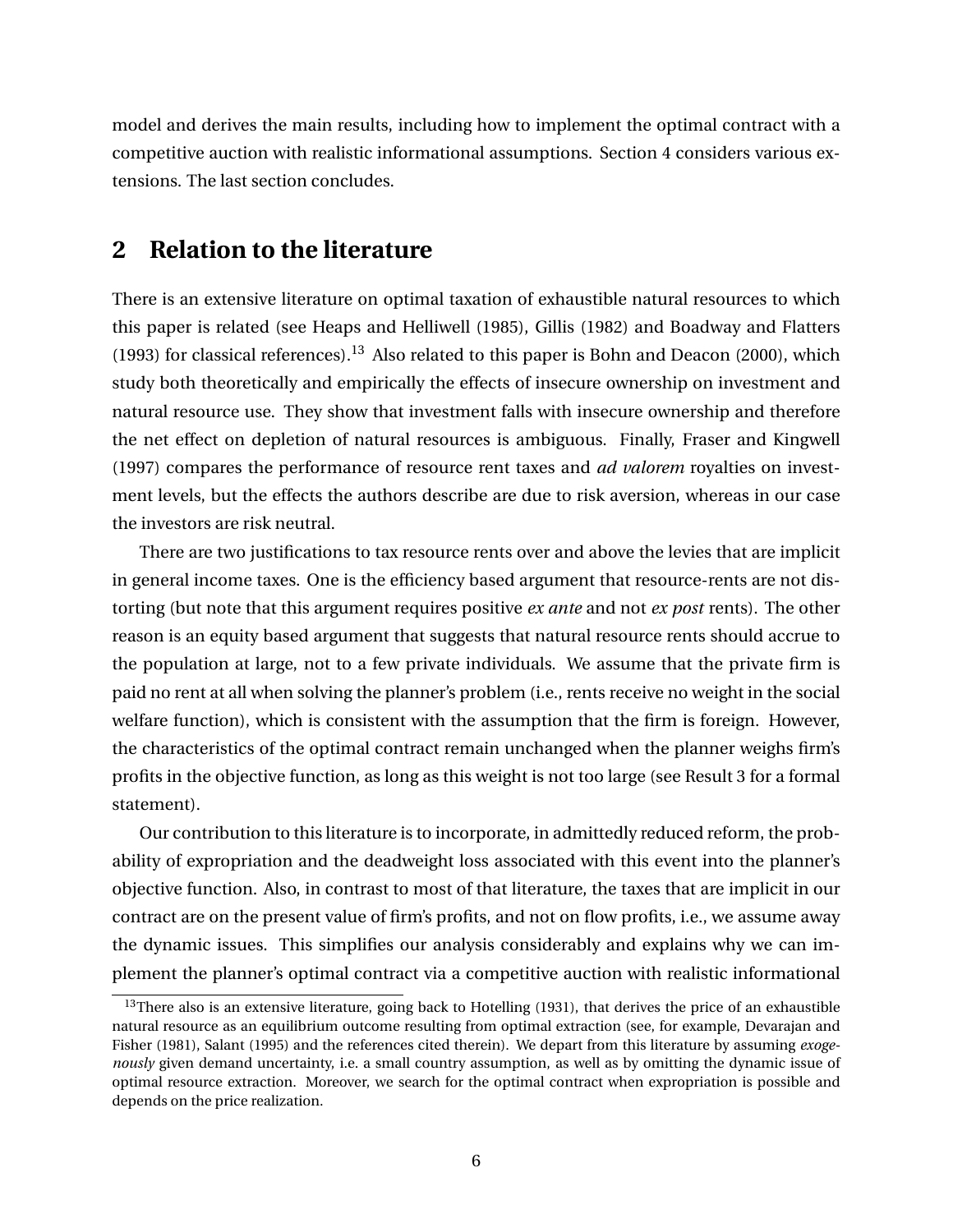requirements.

As noted by Boadway and Flatters (1993), there are three 'ideal' approaches for government to divert rents to the public sector. One approach is a fully fledged cash flow tax, which implies that tax liabilities will be negative at initial stages of exploitation of the natural resource, making governments reluctant to adopt this option. A second approach is that the government takes a share of equity in the firm. The third approach is for governments to capture rents by having firms bid for the rights to exploit the resource. The winning firm provides an upfront payment in exchange for the perpetual right to extract the resource. This option is not credible, precisely due to the time inconsistency in government policy: i.e., due to *ex post* expropriation. The policy proposals that emerge from this paper lie within this third group, even though the bidding variable that implements the planner's optimal contract is the firm's present discounted profit. This has the advantage that no upfront payments by the firm to the government are needed, but motivates extending our model to incorporate moral hazard, since the firm's incentives to extract the resource efficiently are reduced by the fact that under our contract it is not the residual claimant of revenues generated by the contract.<sup>14</sup>

The planner's problem considered in this paper has much in common with the problem facing the planner who designs the optimal public-private partnership contract in Engel, Fischer and Galetovic (2007), and therefore the results we obtain share the flavor of the results obtained in that paper as well. Interestingly, we do not need to assume a risk averse firm here, since the possibility of expropriation combined with a deadweight loss associated with expropriations leads the planner to view a risk neutral firm's behavior as if it were risk averse, at least for high demand realizations.

## **3 The main model**

A natural resource project ('mining project' in what follows) requires a fixed amount of upfront investment *I* common across firms. The present value of operational profits generated by the project are described by a probability density  $f(v)$ , with support  $[v_{\min}, v_{\max}]$  and c.d.f.  $F(v)$ . Operational profits are equal to revenue minus operating costs minus standard income taxes, in what follows we refer indistinctly to *revenues* and *operational profits*. The density *f* summarizes exogenous price uncertainty, i.e., the project sells its product in a large world market over which it has no influence.<sup>15</sup>

<sup>14</sup>Osmundsen (1998) considers the case of optimal dynamic taxation with adverse selection in the firm's cost structure. By contrast, we assume identical firms.

<sup>&</sup>lt;sup>15</sup>The case where *f* responds to actions taken by the firm is considered when studying moral hazard in Section 4.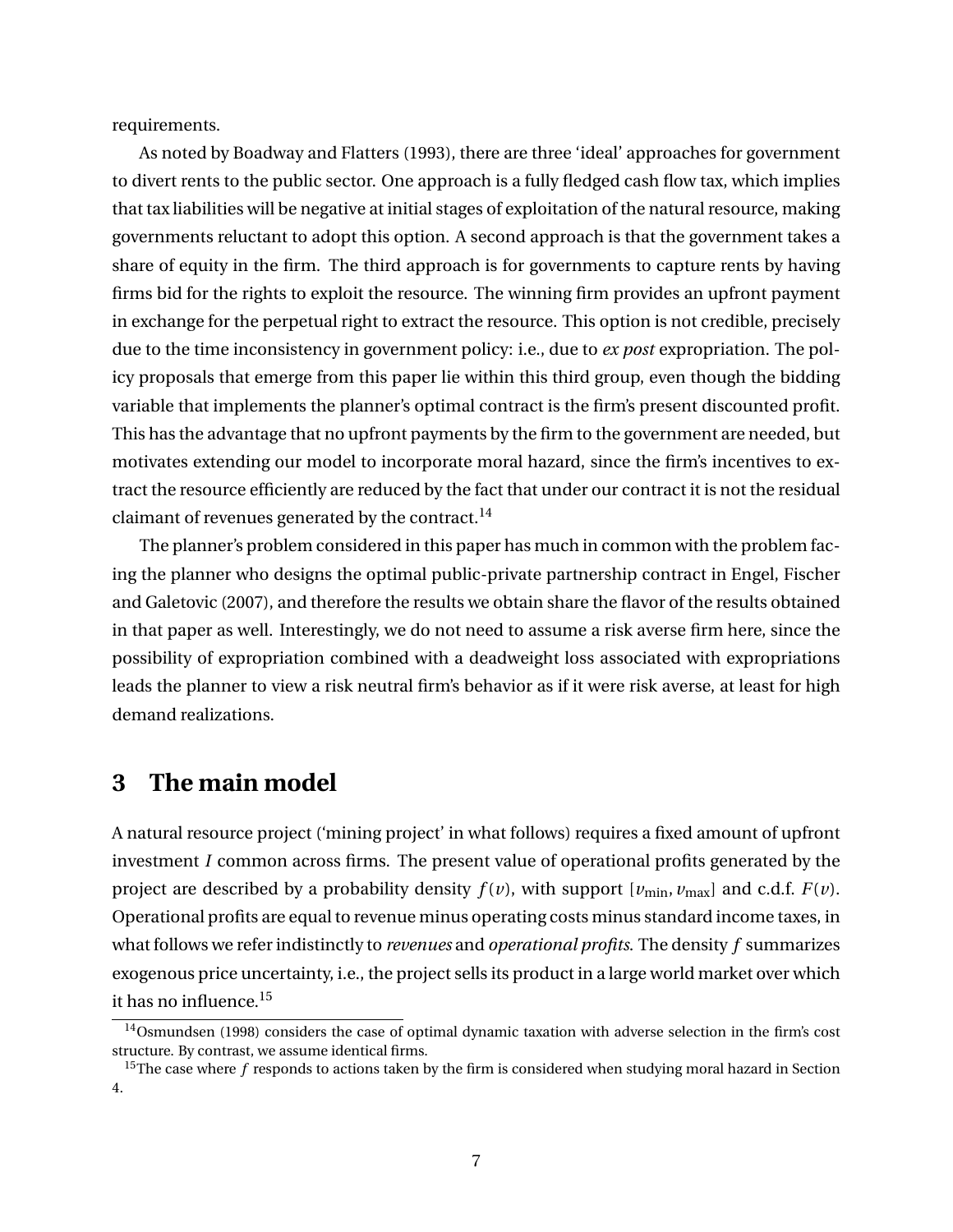A contract is characterized by a schedule  $R_c(v)$  that defines the firm's present discounted remuneration as a function of discounted revenues generated by the project, *v*; the subscript *c* emphasizes that this is the remuneration stipulated in the contract, thereby ignoring the possibility that the contract will be cut short by expropriation and realized revenues may be lower. The only source of remuneration for the firm are revenues generated by the project, therefore  $0 \le R_c(v) \le v$ . The government is the residual claimant of revenues generated by the project, so that, according to the contract, in state *v* it receives  $v - R_c(v)$ .<sup>16</sup>

At the time of contracting, expropriations are random events, both as to when they happen and as to the amount expropriated. Because of this, in state  $\nu$ , the firm may end up receiving present discounted profits that can lie anywhere between −*I* (when the government expropriates all its revenue) and  $R_c(v) - I$  (when no expropriation takes place). Since the government and the firm are risk neutral, all we need to know about expropriations is expected profits that accrue to the firm in state *v after* expropriation. We denote this function by  $\Pi_e(R_c(v) - I)$ , and refer to it as the *effective profit* function. In general,  $\Pi_e(x)$  denotes the present value of the firm's expected ex-post discounted profits, when the contract entitles it to profits equal to *x*. This function summarizes, admittedly in reduced form, all the (common) knowledge available to the planner and the firm about future expropriation scenarios when signing the resource extraction contract. Will the next president be market friendly or a die hard nationalist? And if she turns out to be a die hard nationalist, will the firm be successful bribing the upcoming administration to avoid expropriation?

In this section Π*<sup>e</sup>* is determined exogenously, that is, the current planner and firm's actions have no effect on this function.<sup>17</sup> We make the following assumptions regarding this function:

**Assumption 1 (Effective profit functions)** *The effective profit function,* Π*<sup>e</sup>* (*x*)*, has a continuous second derivative, and there exists an*  $x_E \geq 0$ *, referred to as the expropriation threshold, that satisfies:*

- *1.*  $\Pi_e(x) = x$  for  $x \le x_E$ .
- 2.  $\Pi'_{\ell}$  $e'_{e}(x) > 0$  and  $\Pi''_{e}$  $e''_e(x) < 0$ , for all  $x > x_E$ .

The first property says that there exists a threshold for effective profits below which expropriation cannot take place: expropriations are possible only when discounted profits are positive, larger than  $x_{E}.$   $^{18}$  The second property implies that, beyond this threshold, the firm's effective

<sup>&</sup>lt;sup>16</sup>In Section 3.3 we discuss alternative options for how the government actually collects its share.

<sup>&</sup>lt;sup>17</sup>We relax this assumption in Section 4.

<sup>&</sup>lt;sup>18</sup>Many of the results we derive are simpler if we assume  $\Pi_e(x)$  strictly concave for all x, that is, when expropriations are possible for all realizations of *v*. In this case the planner's problem is analogous to the one considered in Engel et al. (2007).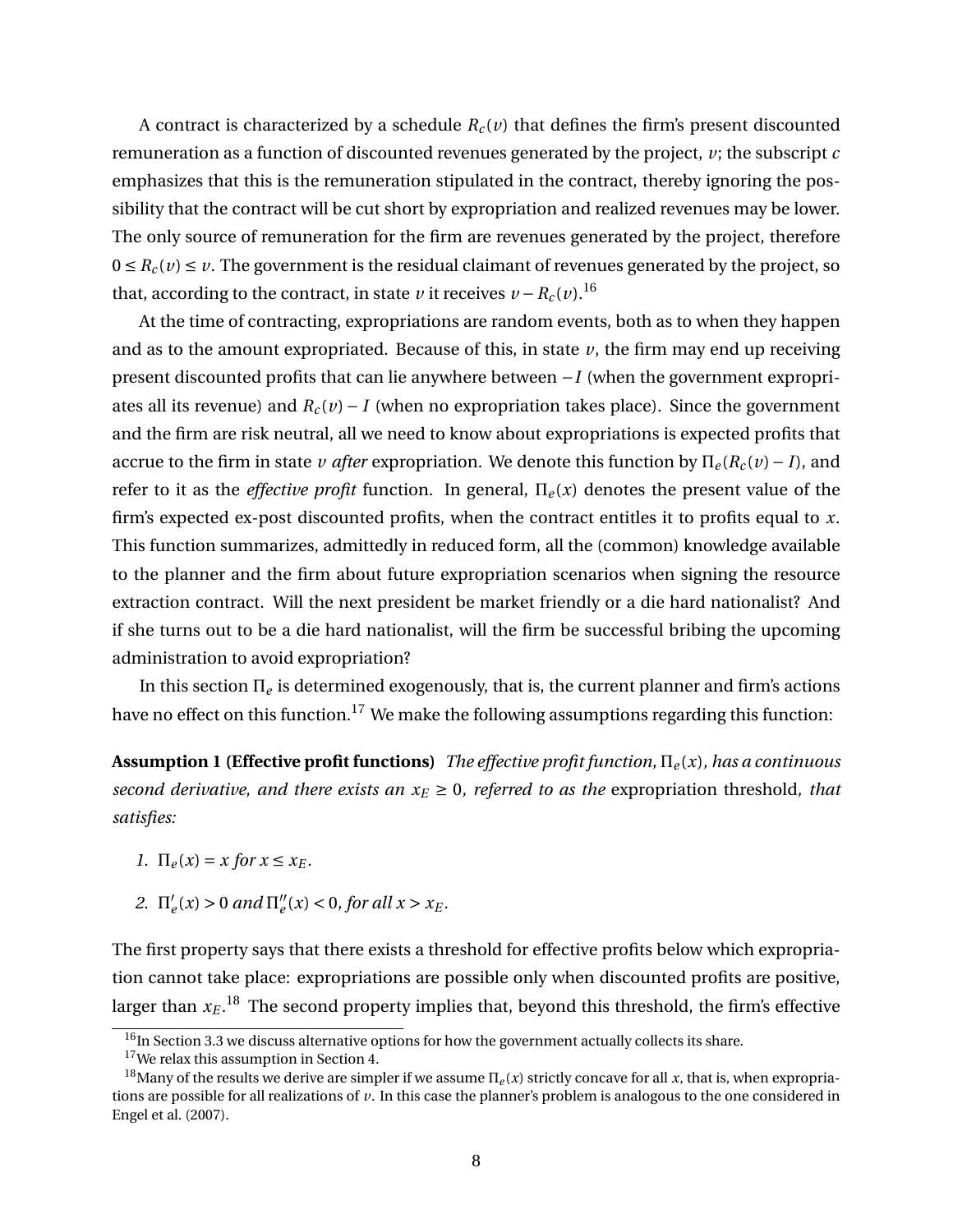profit increases with the discounted profits it is entitled to according to the contract, albeit at a decreasing rate.

The above properties assume that expropriation depends on the profit rate, that is, on  $(R_c(v)$ − *I*)/*I*, which is linear in  $R_c(v)$ . The quote at the beginning of this paper, from Salvador Allende's 1972 speech at United Nations, is consistent with this assumption. If the firm earns 5 times its investment, so that its profit rate is 400%, it expects to loose a much larger fraction of its profit because of expropriation than if its profit rate is only 20%. This is captured by the first assumption. Furthermore, if the firm expects to loose one half of every additional dollar generated by the project when the profit rate increases from 200 to 210% due to expropriation, then the second assumption implies that it will grab more than half of every additional dollar of profit when the profit rate goes from 210 to 220%.

Our final assumption relates to the cost of expropriations. We assume that when a mining project is expropriated, the firm challenges the decision in (possibly international) court, thereby imposing a cost on the government of defending itself. This deadweight loss is a fraction  $\mu$  of the expropriated value of the project, where  $0 < \mu < 1$ .<sup>19</sup>

### **3.1 Planner's problem**

In the benchmark model there is no moral hazard, and therefore no need to provide incentives for performance. In order for firms to be willing participants in the project, the contract offered by the planner must satisfy the firm's participation constraint:

$$
\int \Pi_e(R_c(v) - I) f(v) dv \ge 0.
$$

Since the government is the residual claimant of revenues generated by the mining project, in state  $\nu$  its expected revenue is the difference between net (of investment) revenues generated by the project,  $v - I$ , and profits accrued to the firm,  $\Pi_e(R_c(v) - I)$ :

Expected government revenue = 
$$
v - I - \Pi_e(R_c(v) - I)
$$
,

while the average loss to the firm due to expropriation is the difference between profits it was entitled to in the contract and actual profits:

Revenue loss for the firm due to expropriation =  $R_c(v) - I - \Pi_e(R_c(v) - I)$ .

<sup>&</sup>lt;sup>19</sup>Alternatively, the value of the revenue stream is reduced because the new management is less efficient, or because experienced personnel leaves. Finally, there could be a cost due to an increase in the perceived riskiness in the country for foreign investment.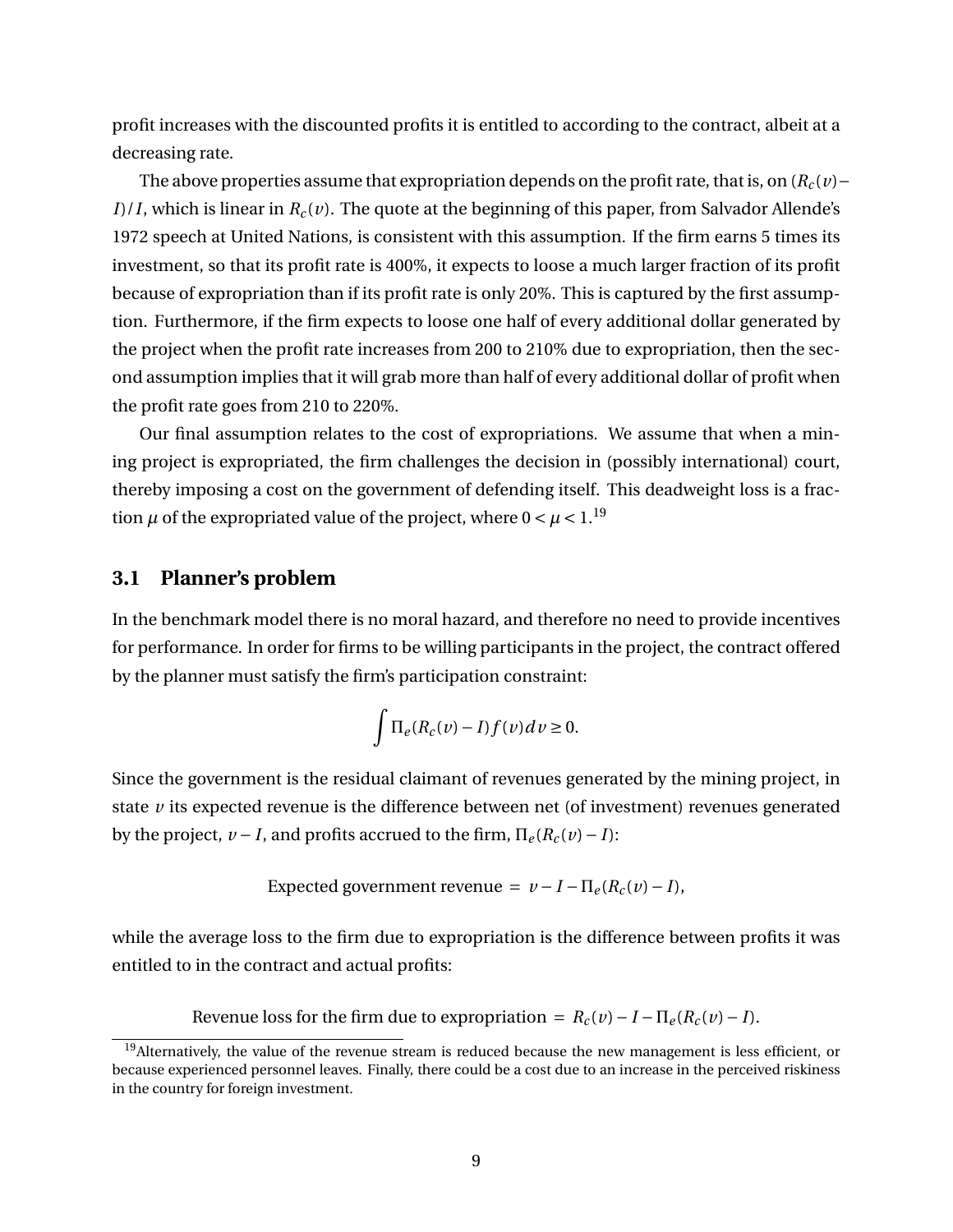Because of the deadweight loss mentioned above, only a fraction  $(1 - \mu)$  of the revenue lost by the firm due to expropriation is received by the government, hence the planner maximizes

$$
\int \left[ \nu - I - \Pi_e(R_c(\nu) - I) - \mu \{R_c(\nu) - I - \Pi_e(R_c(\nu) - I)\} \right] f(\nu) d\nu.
$$

And as the term  $\int (v - I) f(v) dv$  is independent of the actions of the government, the planner's problem is equivalent to solving:

$$
\min_{R_c(v)} (1 - \mu) \int \Pi_e(R_c(v) - I) f(v) dv + \mu \int R_c(v) f(v) dv,
$$
\n(1a)

$$
\text{s.t.} \qquad \int \Pi_e(R_c(v) - I) f(v) \, dv \ge 0,\tag{1b}
$$

$$
0 \le R_c(\nu) \le \nu. \tag{1c}
$$

As mentioned above, the effective profit function, Π<sub>e</sub>, is exogenous, while the firm's contractual revenue function,  $R_c$ , is the planner's decision variable.

It follows from (1a) that the government's objective is to minimize a weighted average of the operating profits effectively received by the firm and those profits it had contracted to pay according to the original contract. The former enters for obvious reasons, since less money for the firm means more money for the government. The latter is more interesting, and reflects the fact that, other things equal, a contract that promises higher returns to the firm leads to larger losses when the firm is expropriated and therefore larger losses for the government as well.

Note that there is another interpretation, mentioned in the introduction: the higher the cost the firm can impose on the government by challenging the expropriation decision (via a higher  $\mu$ ), the more weight the government gives to the terms of the original contract in the objective function, i.e., to  $R_c(v)$ . In other words, the more secure the property rights of the foreign firm, the more the government concentrates on reducing the contractual profits, while if property rights are insecure (small  $\mu$ ), the government is willing to offer more generous terms in the original contract, since it knows that the costs of expropriation are lower.

### **3.2 Optimal Contract**

We first consider projects that can be financed with operating profits below the expropriation threshold (so that, if desired, they could be financed avoiding any risk of expropriation) and show that the optimal contract indeed considers no expropriation. When the firm's participation constraint can be satisfied without incurring in expropriation risk, any contract that avoids expropriation altogether and for which the firm's participation constraint is satisfied with equality is optimal (these are the *high demand* projects we referred to in the introduction). Expropri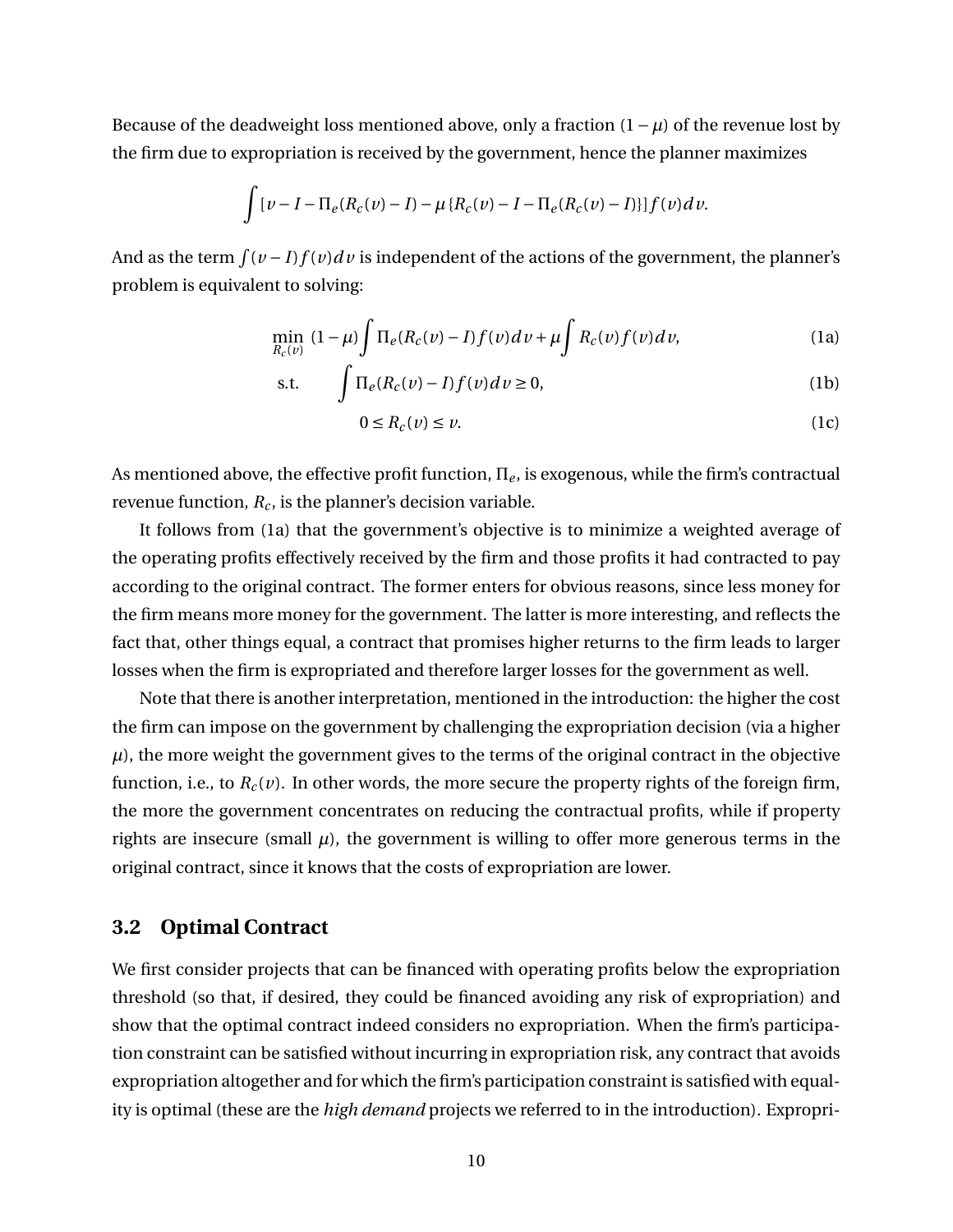ation *should* be avoided when it *can* be avoided.

**Result 1 (Projects where expropriation can be avoided)** *Denote by x<sup>E</sup> the expropriation threshold defined in Assumption 1 above and assume that*

$$
\int_0^{x_E} v f(v) dv + x_E(1 - F(x_E)) \ge I.
$$
 (2)

*Then any contract that satisfies the firm's participation constraint with equality and for which*  $R_c(v) \leq I + x_E$  *for all v, is optimal. In particular, the contract with*  $R_c(v) \equiv I$  *is optimal.* 

**Proof** The following string of equalities and inequalities shows that the planner's objective function is bounded from below by  $\mu I$  for any schedule  $R_c(v)$  that satisfies the firm's participation constraint:

$$
\int R_c(v) f(v) dv = I + \int [R_c(v) - I] f(v) dv
$$
  
\n
$$
= I + \int \Pi_e^{-1} (\Pi_e (R_c(v) - I)) f(v) dv
$$
  
\n
$$
\geq I + \Pi_e^{-1} \Biggl( \int \Pi_e (R_c(v) - I) f(v) dv \Biggr)
$$
  
\n
$$
\geq I + \Pi_e^{-1}(0)
$$
  
\n
$$
= I.
$$

The first and second equalities are trivial. The first inequality follows from Jensen's inequality (Assumption 1 implies that  $\Pi_e^{-1}$  is convex) while the second inequality is justified by the firm's participation constraint. Finally, the last equality follows from the assumption that  $\Pi_e(0) = 0$ (which follows from Assumption 1).

Next note that any schedule with  $R_c(v) \leq I + x_E$  that satisfies the firm's participation constraint with equality attains a value of  $\mu$ *I* for the planner's objective function (1a) and therefore is optimal.

Finally note that the first inequality is strict unless the function  $\Pi_e(x)$  is linear in the range of values taken by  $R_c(v) \leq I + x_E$ . Thus the set of optimal policies derived above is the set of all optimal policies.

The intuition for this result is the following: When the planner can design a contract that avoids expropriations and satisfies the firm's participation constraint with equality, this contract is optimal, since it avoids the deadweight loss associated with expropriations altogether.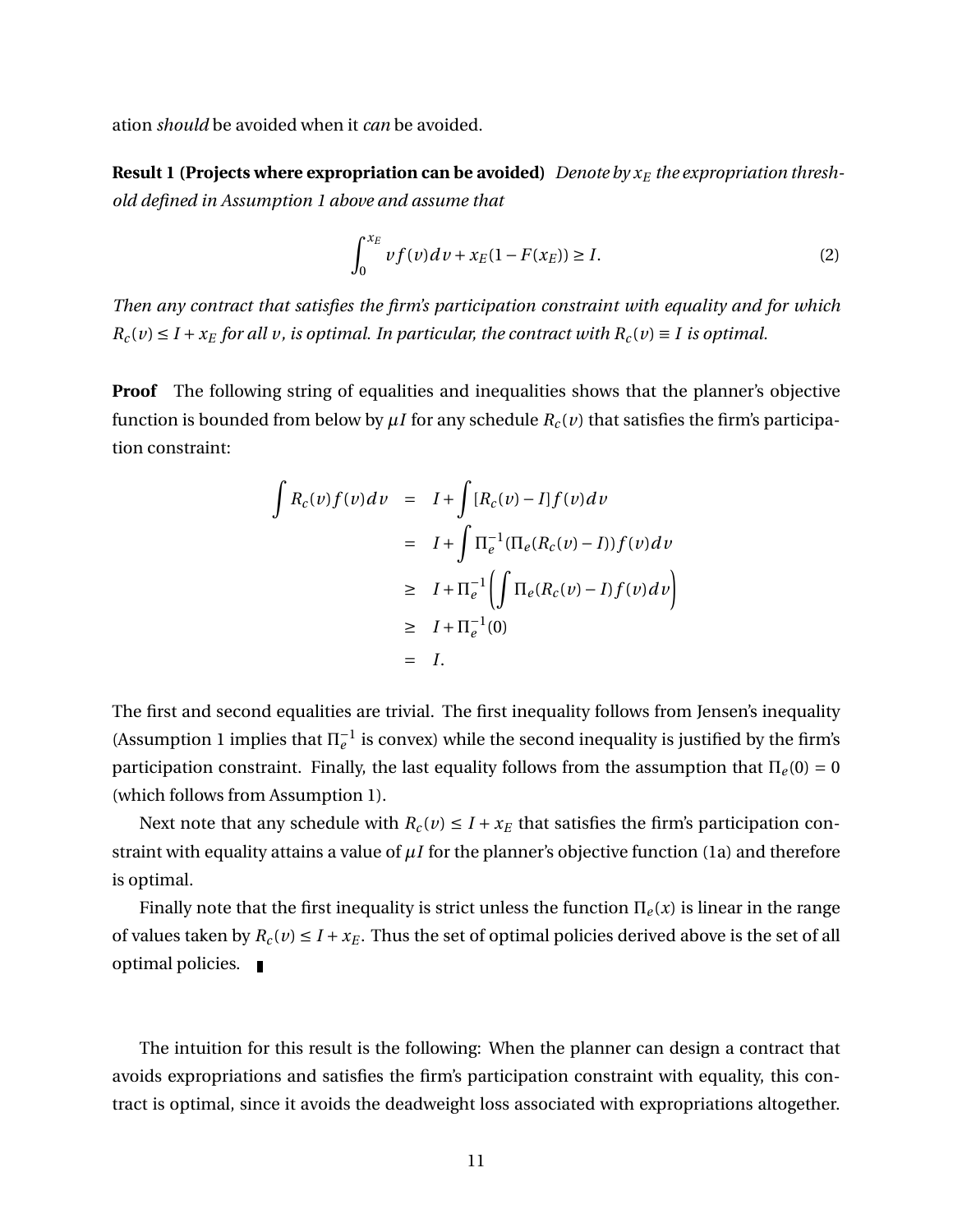Even though the firm is indifferent between this and a wide variety of contracts where its expected profits, net of expropriation risk, are zero, the planner prefers the contract without expropriations.

The next result analyzes the case in which the expropriation risk is unavoidable (*intermediate demand* projects according to the introduction). It confirms the intuition that the planner wants this risk to be as small as possible.

**Result 2 (Projects with unavoidable expropriation)** *Assume that there exists no contract that avoids expropriation risk altogether, that is:*

$$
\int_0^{x_E} v f(v) dv + x_E(1 - F(x_E)) < I. \tag{3}
$$

*Also assume that the firm's participation constraint can be satisfied:*

$$
\int_0^\infty \Pi_e(v-I)f(v)dv > 0.
$$

*Then M defined via*

$$
\int \Pi_e(\min(M,\nu) - I) f(\nu) d\nu = 0,
$$
\n(4)

is finite and larger than  $x_E$ . More important,  $R_c(v) = \min(v, M)$  characterizes the optimal con*tract (see Figure 1). That is, operational profits of the firm in the optimal contract are limited to a cap M defined in (4).*



Figure 1: The optimal contract in the case where expropriation is unavoidable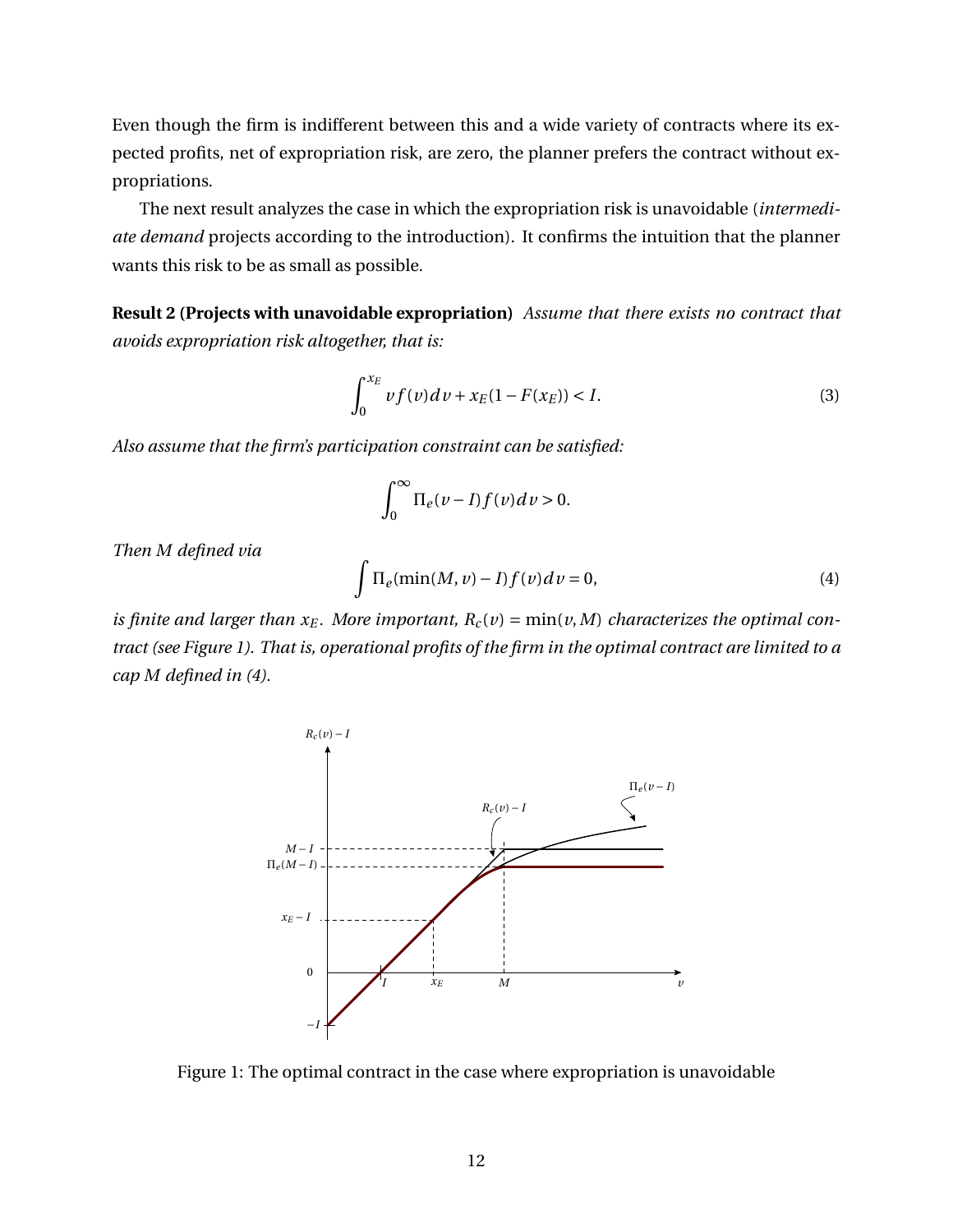**Proof** Even though a proof based on the problem's Lagrangian and complementary slackness conditions is straightforward, we believe the following informal argument provides more insight.

It is obvious that the firm's participation constraint will hold with equality in the optimal contract. Also, increasing by one dollar the firm's revenues stipulated in the contract in state *v* increases the firm's expected revenue by  $\Pi'$  $e^{i}$ <sub>*e*</sub>(*R*<sub>*c*</sub>(*v*) − *I*)*f*(*v*) while it increases the objective function the planner wishes to minimize by  $[(1 - \mu)\Pi]$  $e^{i}$ <sub>*e*</sub>(*R*<sub>*c*</sub>(*v*)−*I*)+ $\mu$ ]*f*(*v*). It follows that the rate at which the objective function increases with the money being collected by the firm is

$$
\rho(\nu, R_c(\nu)) \equiv (1 - \mu) + \frac{\mu}{\Pi'_e(R_c(\nu) - I)}.
$$
\n(5)

The smallest value  $\rho(v, R_c(v))$  can take is one, and it takes this value if and only if  $R_c(v) \le x_E$ (and  $R_c(v)$  is feasible, that is,  $0 \le R_c(v) \le v$ ). The planner first uses up socially cheaper dollars to satisfy the firm's participation constraint, that is, dollars with  $\rho(v, R_c(v)) = 1$ . If the firm's participation constraint can be satisfied this way, the optimal contract belongs to the family described in the previous proposition.

In the case we are considering here however, the planner falls short of satisfying the firm's participation constraint after exhausting all transfers from schedules with  $\rho(\nu, R_c(\nu)) = 1$ , and must resort to socially more expensive revenues with  $\rho(v, R_c(v)) > 1$ . Since Assumption 1 implies that  $\rho(v, R_c(v))$  is increasing in  $R_c(v)$  for given *v*, it follows that in the optimal contract

$$
\rho(v, R_c(v)) = \begin{cases} \rho_0, & \text{if } \rho(v, v) \ge \rho_0, \\ 0, & \text{if } \rho(v, v) \ge \rho_0, \\ 0, & \text{if } \rho(v, v) < \rho_0, \end{cases}
$$

where  $\rho_0$  is chosen to satisfy the firm's participation constraint with equality. The optimal contract now follows immediately, with *M* defined via:  $\rho_0 = (1 - \mu) + \mu/\Pi'$  $e'_{e}(M-I).$ 

The optimal contract, depicted in Figure 1, caps the firm's upside risk. In doing so, the planner minimizes the deadweight loss associated with expropriation. The social cost of transferring an additional dollar to the firm increases with the amount already transferred, hence the planner has incentives to keep the firm's profits as low as possible. The planner keeps away from high values of  $R_c(v)$  because they entail higher expropriation probabilities, and therefore larger gaps between expected (under the contract) and realized profits for the firm. Large "disappointments" by the firm are costly, since they imply larger losses for the planner.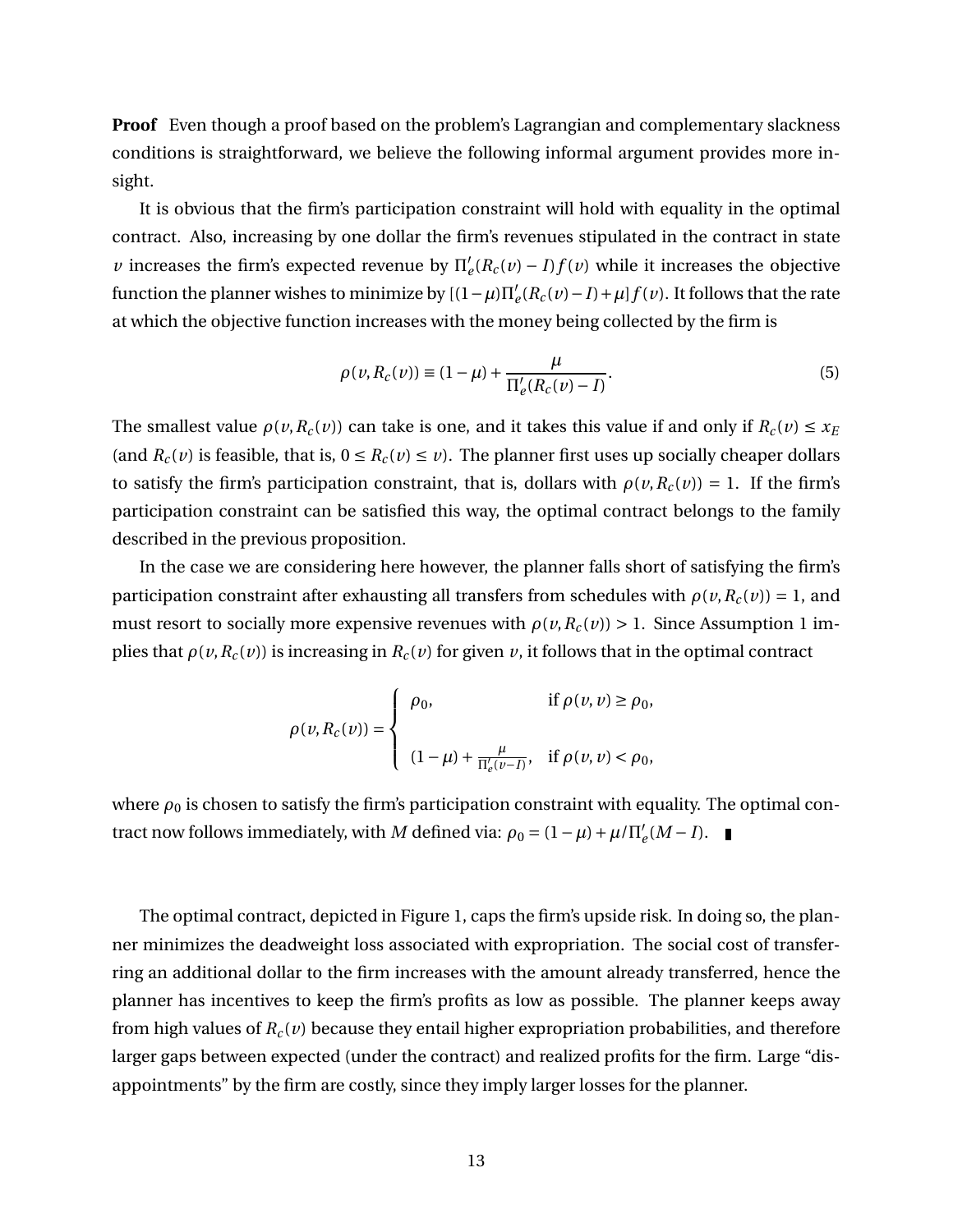Two extensions follow immediately for both results above. First, if the planner gives weight *α* to the firm's profits, the optimal contract remains unchanged, as long as  $\alpha \leq 1 - \mu$ , for in this case the planner minimizes

$$
(1 - \mu - \alpha) \int \Pi_e(R_c(v) - I) f(v) dv + \mu \int R_c(v) f(v) dv
$$

and the above proofs go through without change as long as 1−*µ*−*α* ≥ 0.

Second, if the firm's participation constraint requires a predetermined level of rents, so that

$$
\int \Pi_e(R_c(\nu) - I)f(\nu)d\nu \ge \Pi_0 > 0,
$$

the proofs of both results above continue holding with only minor modifications.

**Result 3 (Optimal contract for the main model)** *The planner gives weight α* ≤ 1−*µ to the firm's profit, the firm's participation constraint is*

$$
\int \Pi_e(R_c(v) - I) f(v) dv \ge \Pi_0,
$$

*with*  $\Pi_0 \geq 0$ , and the firm's participation constraint can be satisfied:

$$
\int \Pi_e(\nu - I) f(\nu) d\nu \ge \Pi_0.
$$

*Define M via:*

$$
\int \Pi_e(\min(M,\nu) - I) f(\nu) d\nu = \Pi_0.
$$

*Then the contract*  $R_c(v) = min(M, v)$  *solves the planner's problem and this is the only optimal contract if*  $M \ge x_E$ *. By contrast, if*  $M < x_E$ *, any contract with*  $R_c(v) = \min(M, v)$  *in states with*  $v \ge x_E$  *that collects*  $\int_0^{x_E} \prod_e(\min(M, v) - I) f(v) dv$  *in states with*  $v \le x_E$  *is optimal.* 

### **3.3 Implementation**

We have shown that a threshold contract that specifies a particular cap on discounted profits for the firm is the optimal contract when expropriation is possible. We show next how this contract can be implemented via a competitive auction. Following this result, we discuss some practical implementation issues that are ignored by our framework.

**Result 4 (Implementation)** *There exist many identical firms for which*

$$
\int \Pi_e(\nu - I) f(\nu) d\nu \ge \Pi_0,\tag{6}
$$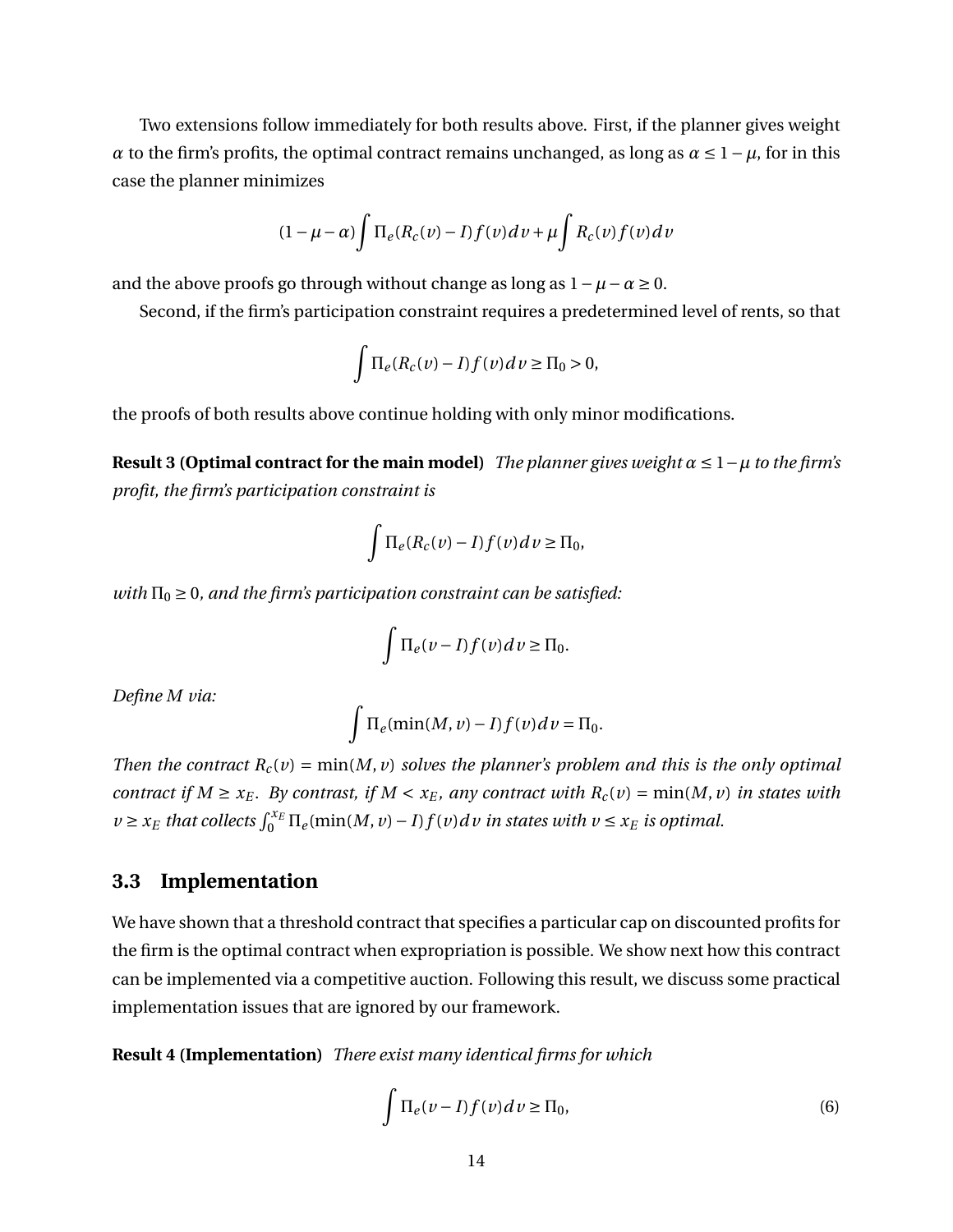*with*  $\Pi_0$ ,  $\Pi_e(x)$ ,  $f(v)$  *and*  $\Pi_0$  *defined earlier.* 

*The following auction then implements the optimal contract: Firms bid on the present value of revenue they are entitled to by the contract, the firm that bids the lowest value, β, wins. The contract stipulates that the winning firm collects*  $β$  *if*  $v > β$  *and v otherwise.*<sup>20</sup> *The firm bears demand (i.e. price) and expropriation risk under the ensuing contract.*

*The planner does not need to know the* ex ante *probability density f* (*v*)*, the expropriation probabilities (and therefore the effective profit function*  $\Pi_e(x)$ *), the upfront investment I or the outside option*  $\Pi_0$  *to implement the optimal contract via a competitive auction. The planner needs to observe operating profits, since it needs this information to enforce the contract (in high demand scenarios it must determine when the firm has collected M ). Finally, no firm will bid in the auction if the project is not privately profitable, that is, if* (6) *does not hold.*

**Proof** Given a winning bid  $\beta$ , the firm's profit in state *v* is  $\beta - I$  if  $v \ge \beta$  and  $v - I$  otherwise. Thus the winning firm's expected profits are:

$$
\int \Pi_e(\min(\beta,\nu)-I)f(\nu)d\nu.
$$

This expression is continuous, negative for low values of *β*, positive for large values of *β* (because of (6)), and strictly increasing in *β*. Hence there exists a unique  $\bar{\beta}$  for which

$$
\int \Pi_e(\min(\bar{\beta}, v) - I) f(v) dv = \Pi_0.
$$

This bid wins the auction (in the sense that it defines the Nash equilibrium) and it is trivial to see that  $\bar{\beta}$  is equal to the threshold *M* that characterizes the optimal contract in Results 3 (note that  $M = I$  in the case of a project with avoidable expropriation, as in Result 1).

Working with discounted revenues has provided tractability, at the expense of avoiding dynamic issues. There are many revenue trajectories for the firm and government that will implement the optimal contract, in that they satisfy the condition that their present values are those stipulated in the contract. This motivates discussing, at least informally, which of this multitude of trajectories are more attractive in practice.

One possibility is to allow the firm to collect all revenues from the project until their discounted value adds up to *M* or it is expropriated. There are several problems with this approach. First, the government collects windfall taxes only late in the contract. Contracts with long ges-

 $20$ The resulting auction is analogous to the present-value-of-revenue (PVR) auction studied in Engel, Fischer and Galetovic (2001).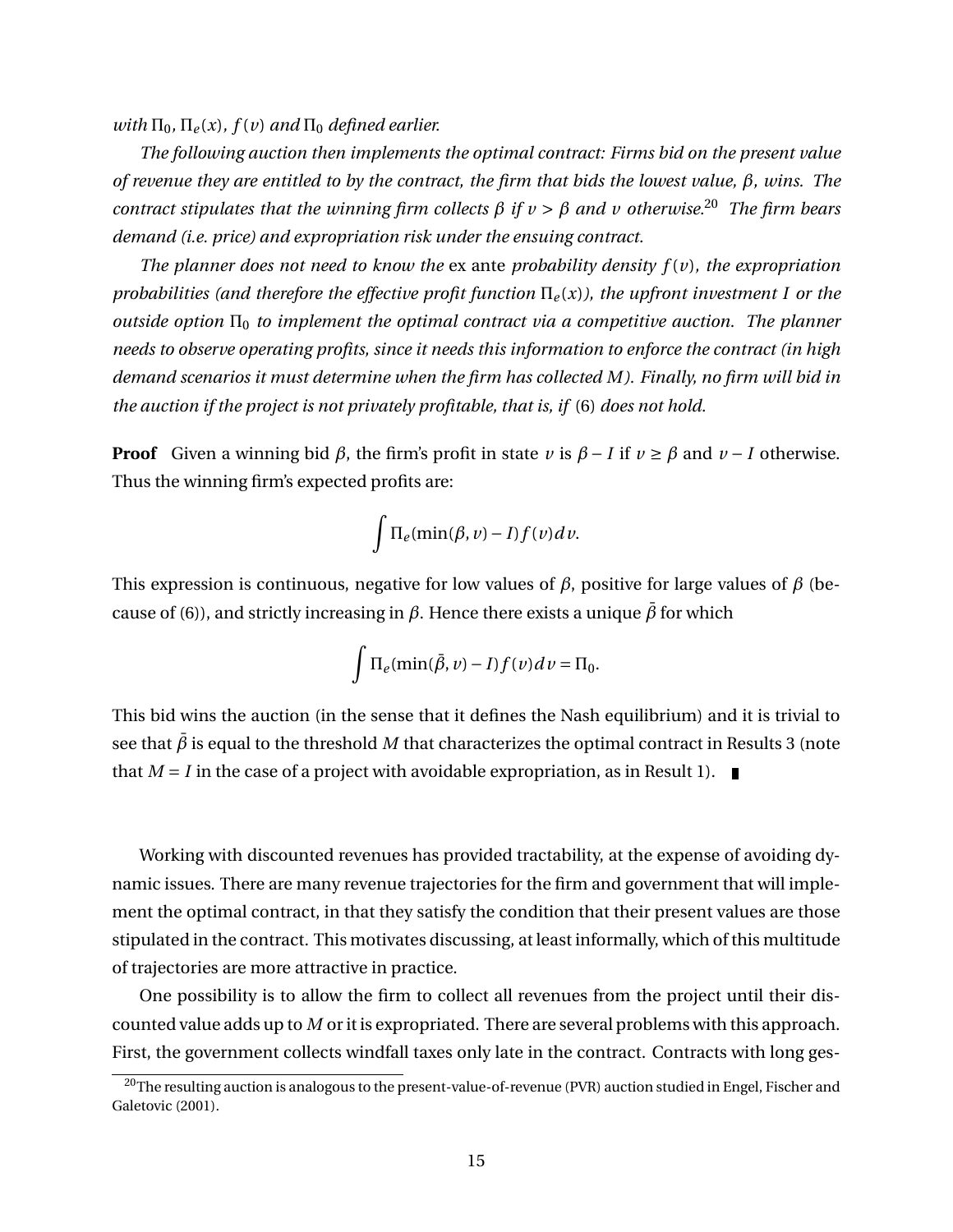tation periods before the government collects any windfall tax, even in high demand scenarios, are likely to lead to a higher expropriation risk, thus lowering the effective profit function, Π*<sup>e</sup>* (*v*), and therefore are unattractive. Second, the government has to operate the project once the threshold of firm's profits is attained, which is not appealing.

An alternative implementation, which we believe to be more attractive, is to define by contract a windfall tax schedule that increases with the firm's accumulated discounted profits at the date of taxation and decreases with the amount of windfall taxes paid. We present a simple example of such a schedule.

**Example 1** *Production is constant over time (and equal to one), production costs are zero, and the price of the natural resource follows a random walk:*<sup>21</sup>

$$
P_t = P_{t-1} + \epsilon_t,
$$

*where the*  $\epsilon_t$  *are i.i.d. with zero mean and variance*  $\sigma^2$ . The discount rate is constant over time *and denoted by r .*

*Unless indicated otherwise, all discounted values are expressed as of time zero. Denoting expected discounted revenues between period s and u by*  $R_s^u$ *, and by*  $E_t R_s^u$  *the corresponding expected value conditional on information available in period t (given the random walk assumption, this is equivalent to conditioning on Pt), we have:*

$$
E_t R_t^{\infty} = (1+r)^{-t} \sum_{k \ge 0} (1+r)^{-k} E_t P_{t+k} = (1+r)^{-t} \sum_{k \ge 0} (1+r)^{-k} P_t = \frac{1}{r(1+r)^{t-1}} P_t.
$$

*Hence:*

$$
E_t R_0^{\infty} = R_0^t + \frac{1}{r(1+r)^{t-1}} P_t
$$

.

Denote by  $T_{s}^u$  discounted windfall taxes paid by the firm between periods  $s$  and  $u$  and by  $M$  the *revenue threshold that characterizes the optimal contract. If*  $\sigma = 0$ , that is, if there is no price *uncertainty, we have that the windfall tax schedule in period t dollars defined by:*

$$
T_t = \frac{r}{1+r} [E_t R_0^{\infty} - T_0^{t-1} - M]
$$

*implements the optimal contract with a constant tax payment in all periods.*

*In general, when σ* > 0 *and we have uncertainty, defining*

$$
T_t = \frac{\delta r}{1+r} \left[ \mathbf{E}_t R_0^{\infty} - T_0^{t-1} - M \right],
$$

 $21$ What follows can be extended easily to the case where the price of the natural resource (or its log) follow a more general process, e.g., a first-order autorgressive process.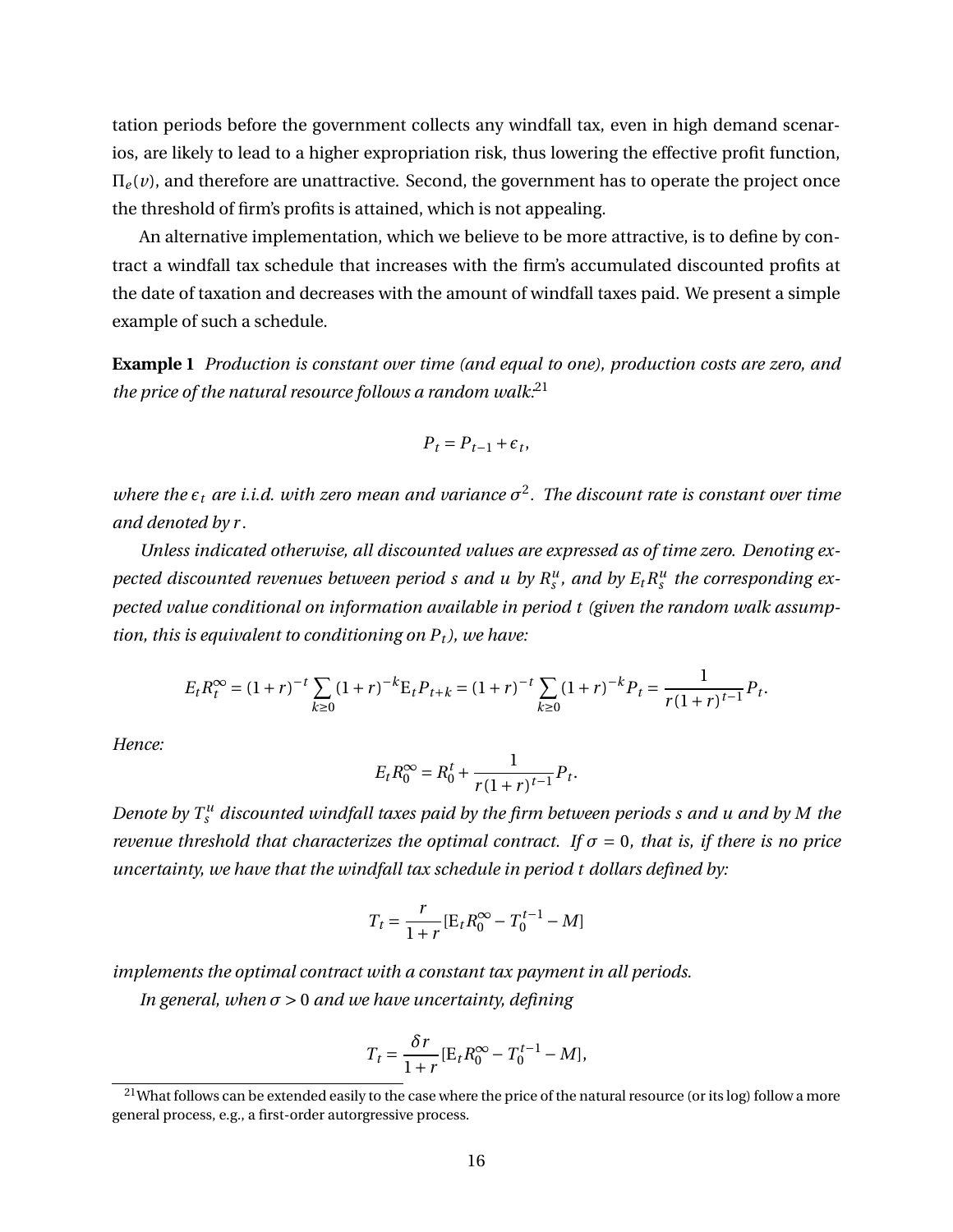*with δ* ∈ (0, 1]*, provides a family of plausible windfall tax schedule. The parameter δ should decrease as σ increases, to ensure that the probability that the firm's discounted payment of windfall taxes exceeds v − M is small.* ■

The auction that implements the optimal contract differs in important ways from the standard auction considered in the literature to dissipate rents of natural resource projects. While the standard auction involves an up-front payment to the government by the firm, the auction derived in this paper does not. In the case of this auction, the firm's bid is linked to the degree of progressivity of the windfall tax faced by the firm. More aggressive bids are associated with higher expected profits and lead to more progressive taxation.

### **3.4 Welfare Gain**

As noted in Section 2, the standard auction proposed in the literature to dissipate rents of an exhaustible natural resource project, has firms bid for the perpetual right to extract the resource. Next we compare the welfare implications of this auction ('standard auction' in what follows) with those of the optimal auction under threat of expropriation derived above.

Since both auctions dissipate the firm's rents (we assume that the firm's outside option,  $\Pi_0$ , does not depend on the auction), in both cases the project's rents accrue exclusively to the government. It follows that the auction that is most attractive for the government is the one that leads to the smallest average deadweight loss from expropriation. With the standard auction, the deadweight loss is given by

$$
\mathcal{L}_{\text{st}} = \mu \int [\nu - I - \Pi_e(\nu - I)] f(\nu) d\nu,
$$

while for the optimal auction derived in this section the loss is:

$$
\mathcal{L}_{\text{opt}} = \mu \int \left[ R_c(\nu) - I - \Pi_e (R_c(\nu) - I) \right] f(\nu) d\nu.
$$

Since  $R_c(v) = \min(M, v)$  for the optimal contract,<sup>22</sup> we have:

$$
\mathcal{L}_{\text{opt}} = \mu \int_0^M \left[ \nu - I - \Pi_e(\nu - I) \right] f(\nu) d\nu + \mu \int_M^\infty \left[ M - I - \Pi_e(M - I) \right] f(\nu) d\nu.
$$

<sup>&</sup>lt;sup>22</sup>The unique optimal contract takes this form when expropriation cannot be avoided (see Result 2) and one of many optimal contracts takes this form when expropriation can be avoided (see Result 1).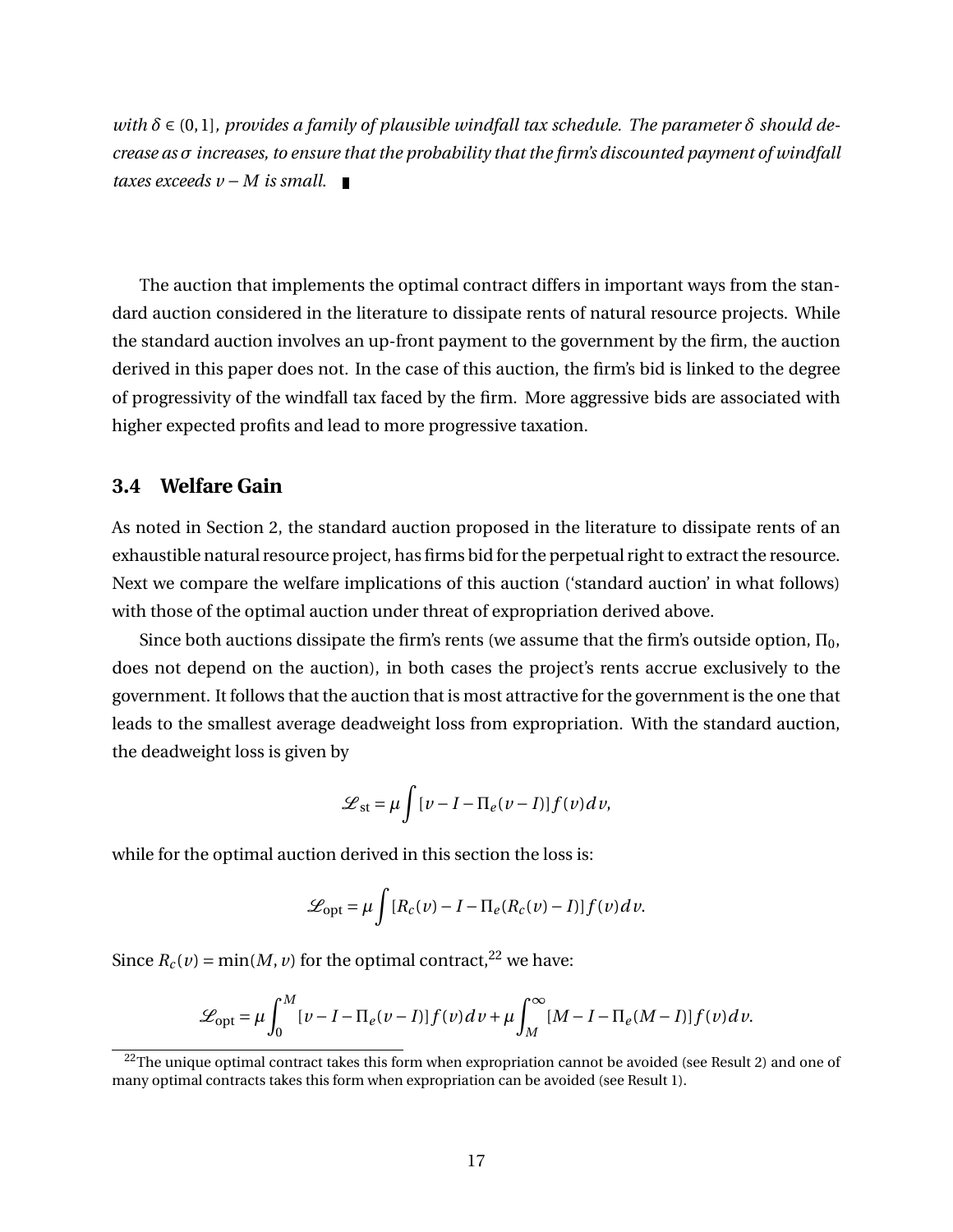Subtracting  $\mathcal{L}_{opt}$  from  $\mathcal{L}_{st}$  leads to the following expression for the government's gain from using the optimal auction:

Gain = 
$$
\mu \int_M^{\infty} [v - I - \Pi_e(v - I) - \{M - I - \Pi_e(M - I)\}] f(v) dv.
$$
 (7)

Note that the Gain is positive only for states where prices are sufficiently high that revenues are larger than *M*. The optimal contract provides no gain in relatively low demand states. Define the "grab function"  $G(x) \equiv x - \prod_e(x)$ .<sup>23</sup> We have that  $G(x) = 0$  for  $x \le x_E$ , while  $G(x)$  is strictly increasing for  $x > x_E$ , with  $G'(x) = 1 - \prod_{k=1}^{n}$  $e'_{e}(x) > 0$  in this range. It then follows that

$$
Gain = \mu \int_M^{\infty} [G(\nu - I) - G(M - I)] f(\nu) d\nu
$$

and since the integrand is strictly positive, the gain from using the optimal contract is strictly positive as well.

The intuition for why the contract derived above is better than the standard contract is the following: The optimal contract avoids, to the extent allowed by the firm's participation constraint, scenarios where expropriations are more costly, in terms of deadweight loss, thereby leading to higher welfare than the standard auction. Welfare gains are larger when the threshold  $M$  is lower, that is, for example, when the firm's outside option  $\Pi_0$  is lower.

Even in the case where the distribution of revenue from the project is highly skewed, welfare gains from the optimal auction can be significant. Consider, for example, an exploratory prospect where the probability of success is  $\pi$  and  $I$  corresponds to investment in exploration. Conditional on successful exploration, the distribution of revenue is described by a probability density  $f(w)$  (with c.d.f.  $F(w)$ ) that takes values between  $w_m$  and  $w_M$ . The revenue threshold that characterizes the optimal contract, *M*, then solves:

$$
\int_{w_m}^{M} \Pi_e(w - I) f(w) dw + \Pi_e(M - I)(1 - F(M)) = \frac{(1 - \pi)}{\pi} I.
$$
 (8)

Revenue uncertainty is usually large in such a project, even conditional on successful exploration, which amounts to a a large variance of  $f(w)$ . It then follows that the threshold *M* will be much smaller than  $w_M$  if the project is highly profitable ex-ante; and welfare gains associated with moving from the standard to the optimal contract can be expected to be considerable. For example, if  $\pi = 0.1$ , the r.h.s. of (8) suggests that return on investment will average 900% when exploration is successful, yet realized profit rates may still vary substantially, say between 500 and 2000%, as is likely to be the case for most natural resource projects. Gains from the optimal

 $^{23}$ The "grab function" terminology was suggested by Richard Zeckhauser.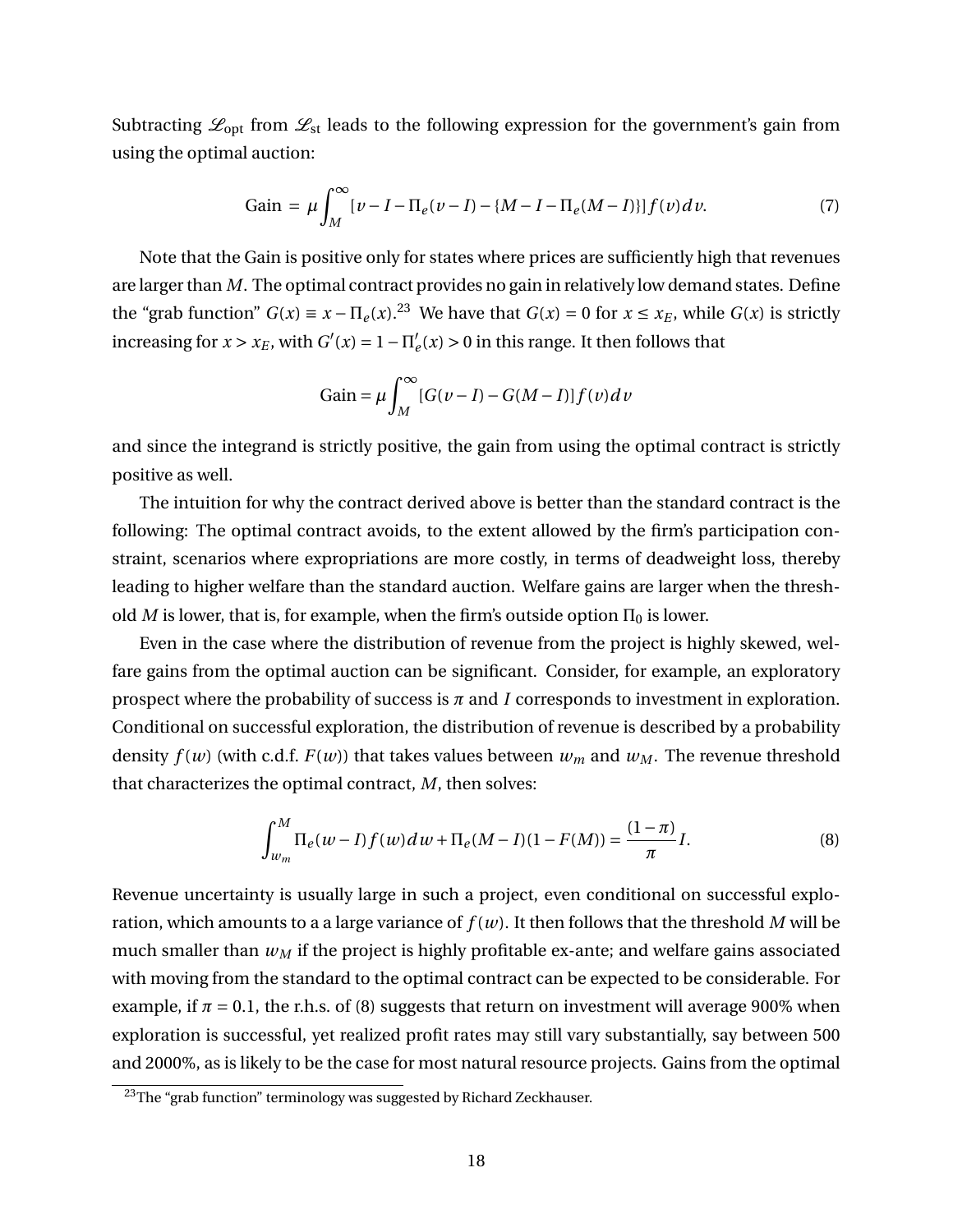contract are negligible only for a project where the firm's participation constraint holds for a value of *M* close to *w<sup>M</sup>* .

The following result summarizes our result on the welfare gain from the optimal contract:

**Result 5** *Welfare under the optimal auction derived in this section is higher than under the standard auction where firms bid on the right to extract the resource indefinitely. The welfare gain from the optimal auction is equal to:*

Gain = 
$$
\mu \int_M^{\infty} [v - I - \Pi_e(v - I) - (M - I - \Pi_e(M - I))] f(v) dv > 0.
$$

### **4 Extensions**

In this section we examine two extensions of practical importance. First, we study the case in which the government provides subsidies to the firm in bad states of the world. In the context of this paper, subsidies usually translate in laxer application of environmental or labor regulations and sometimes into direct cash transfers. The second extension incorporates moral hazard, for example, it could be that by exerting costly effort, the foreign investor can reduce unobservable costs and increase revenues. The question is how to design a contract that provides optimal incentives.

### **4.1 Subsidies**

The main problem of subsidies is that they cost governments more than the benefit they provide to firms. If labor and environmental regulations are meant to correct externalities, the social cost of the laxer regulations is higher than the private benefit perceived by the foreign investor.

Hence we assume that a subsidy  $S(v)$  has a social cost of  $\zeta S(v)$ ,  $\zeta > 1$ , so that the objective function maximized by the planner now is:

$$
\int \left[ \nu - I - \Pi_e(R_c(\nu) + S(\nu) - I) - (\zeta - 1)S(\nu) - \mu \{R_c(\nu) + S(\nu) - I - \Pi_e(R_c(\nu) + S(\nu) - I)\} \right] f(\nu) d\nu, \tag{9}
$$

where the term (*ζ*−1)*S*(*v*) captures the social cost of the subsidy, beyond its private value. Two schedules are available to the planner now to achieve her objective, the revenue schedule  $R_c(v)$ and the subsidy schedule  $S(v)$ .<sup>24</sup>

<sup>&</sup>lt;sup>24</sup>We assume no transfers from general funds are possible, these could be incorporated following the approach used in Engel et al. (2007) without affecting the qualitative nature of the results we obtain.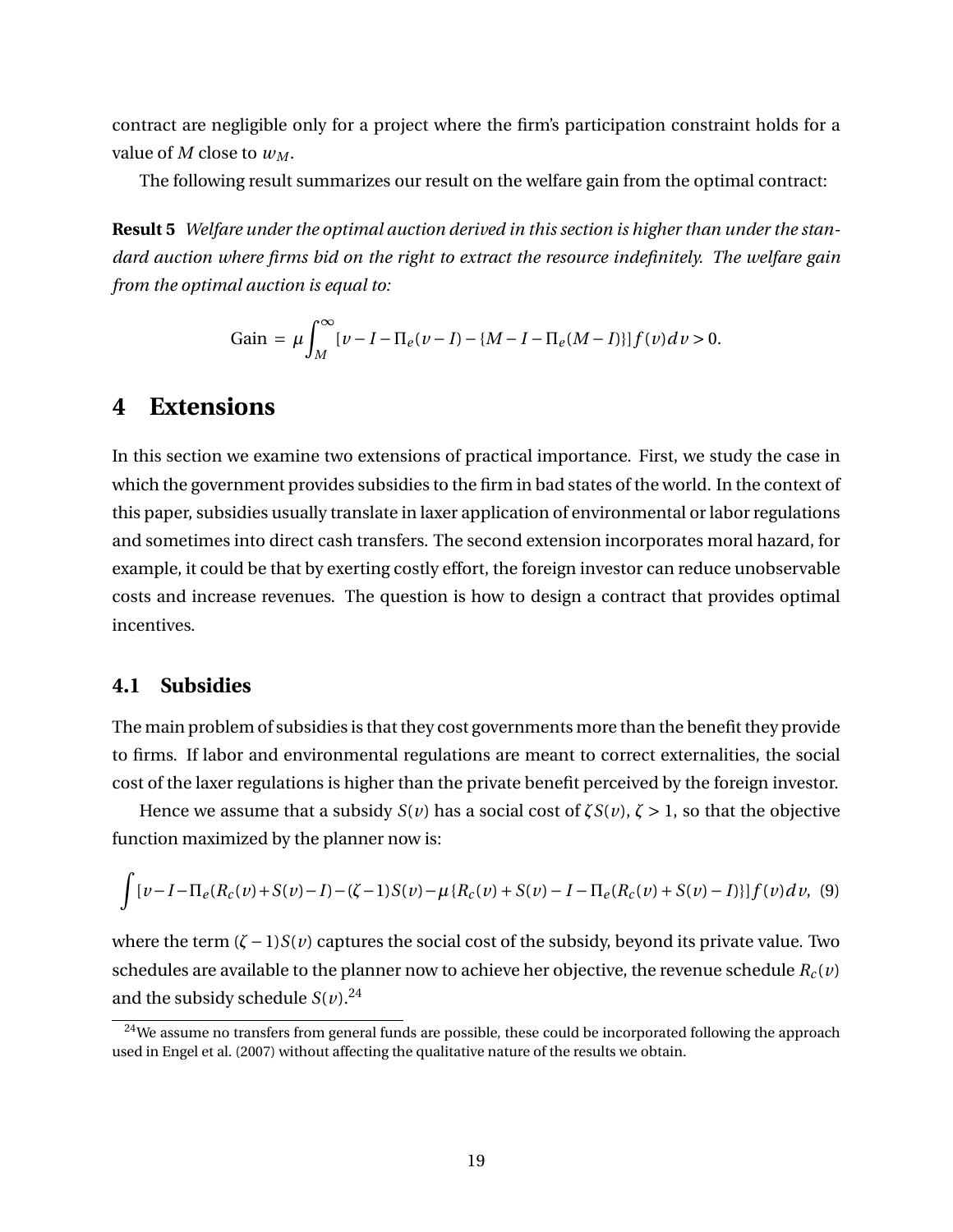The problem facing the planner is equivalent to:

$$
\min_{R_c(v), S(v)} (1 - \mu) \int \Pi_e(R_c(v) + S(v) - I) f(v) dv + \mu \int R_c(v) f(v) dv + (\mu + \zeta - 1) \int S(v) f(v) dv,
$$
\n(10a)

s.t. 
$$
\int \Pi_e(R_c(v) + S(v) - I) f(v) dv \ge 0,
$$
 (10b)

$$
0 \le R_c(\nu) \le \nu,\tag{10c}
$$

$$
S(\nu) \ge 0. \tag{10d}
$$

In order to solve this problem, note that as in the proof of result 2, the participation constraint (10b) holds with equality. Hence the problem is similar to that in section 3 of Engel et al. (2007), with the expropriation function Π*<sup>e</sup>* playing the role of the firm's concave utility function  $u^{25}$  The only difference is that  $\Pi_e(x)$  is linear in net profits for  $x \le x_E$  while the utility function considered in Engel et al. (2007) is strictly concave everywhere.

Hence, the results of that paper apply to this case, with slight modifications. For example,  $R_c(v) < v$  and  $S(v) > 0$  cannot be optimal, since achieving the firm's participation constraint via subsidies has a higher cost for the government than achieving it via the income generated by the project. Also, demand states can be classified into high, intermediate and low-demand. In high demand states the optimal contract stipulates  $R_c(v) < v$  and  $S(v) = 0$ . Expropriations is most likely in these states, the optimal contract assigns the same value of  $R_c(v)$  to all states in this group (denote it by  $\tilde{M}$ ) and the government collects a windfall tax equal to  $v - \tilde{M}$ . Similarly,  $R_c(v) = v$  and  $S(v) > 0$  in low demand states. In these states there are no expropriations and no windfall taxes. Finally, there exist a range of intermediate demand states, where  $R_c(v) = v$  and  $S(v) = 0$ . There are no windfall taxes in these states, yet expropriations can happen but are less likely than in high demand states.

**Result 6 (Optimal contract with subsidies)** *Consider the planner's problem described by (10a)– (10d). If there exists a finite M that satisfies:*

$$
\int \Pi_e(\min(M,\nu) - I)f(\nu)d\nu = 0,
$$
\n(11)

 $and \prod_{\ell}^{\prime}$  $P_e(M-I) ≥ µ/(\mu+\zeta-1)$ , then the optimal contract is either the one described in Result 1 (if  $\Pi'_{\ell}$  $P_e(M-I) = 1$ ) or the one described in Result 2 (if  $\mu I(\mu + \zeta - 1) < \Pi_e$  $e'_{e}(M-I) < 1$ .

*Otherwise, that is either if (11) has no solution or M solving this equation satisfies* Π 0 *e* (*M*−*I*) <

<sup>25</sup>The fact that here R Π*<sup>e</sup>* (*R<sup>c</sup>* (*v*)+*S*(*v*)−*I*)*f* (*v*)*d v* shows up in the objective function, while the utility function does not show up in the objective function in Engel et al. (2007) is irrelevant, since the firm's participation constraint implies that this term is equal to zero.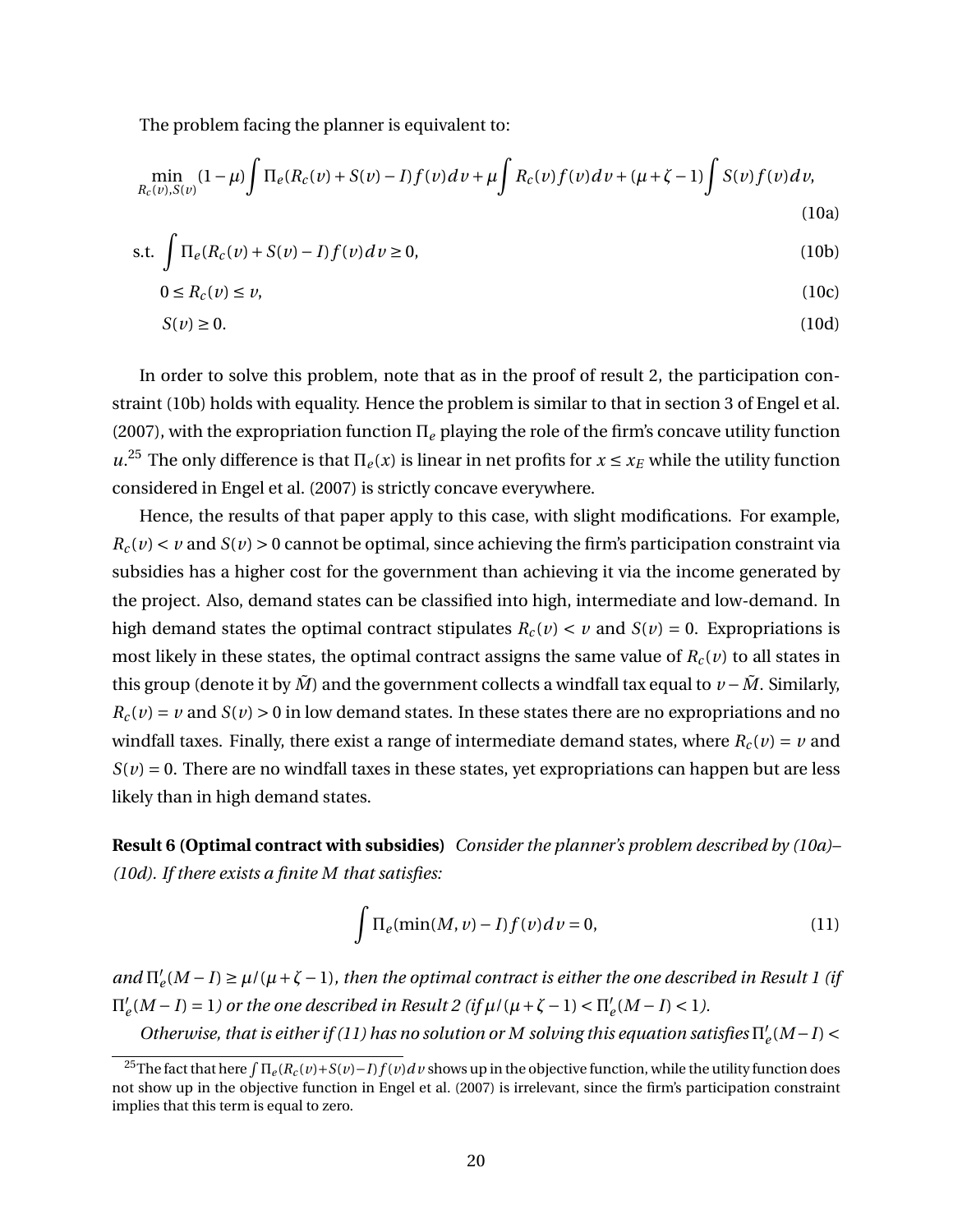$\mu/(\mu+\zeta-1)$ *, the optimal contract is characterized as follows:* 

 $\hat{D}$ efine  $\tilde{M}$  via  $\Pi'_{\epsilon}$  $\int_{e}^{t}$  ( $\tilde{M}-I$ ) =  $\mu$  /( $\mu$ + $\zeta$  – 1). Clearly  $M$  >  $\tilde{M}$  >  $x_{E}$ . The optimal contract then satisfies  $R_c(v) = min(\tilde{M}, v)$  (Figure 2 shows the resulting contract). Furthermore, subsidies are handed out *only in states where*  $v < x_E$  *and* 

$$
\int_0^{x_E} S(v)f(v)dv = -\int \Pi_e(\min(\tilde{M}, v) - I)f(v)dv.
$$
\n(12)



Figure 2: The optimal contract in the case of subsidies

**Proof** As mentioned above,  $S(v) > 0$  and  $R_c(v) < v$  cannot be optimal. Hence states can be classified into three categories: (a)  $R_c(v) < v$  and  $S(v) = 0$ , (b)  $R_c(v) = v$  and  $S(v) = 0$ , and (c)  $R_c(v) = v$  and  $S(v) > 0$ .

Next we extend the argument used to prove Result 2. The planner's cost of providing an additional dollar of revenues to satisfy the firm's participation constraint, is

$$
\rho_R(\nu, R_c(\nu)) = (1 - \mu) + \frac{\mu}{\Pi'_e(R_c(\nu) - I)},
$$

where we have used that  $S(v) = 0$  since additional revenue from the project can be provided to the firm only if  $R_c(v) < v$ .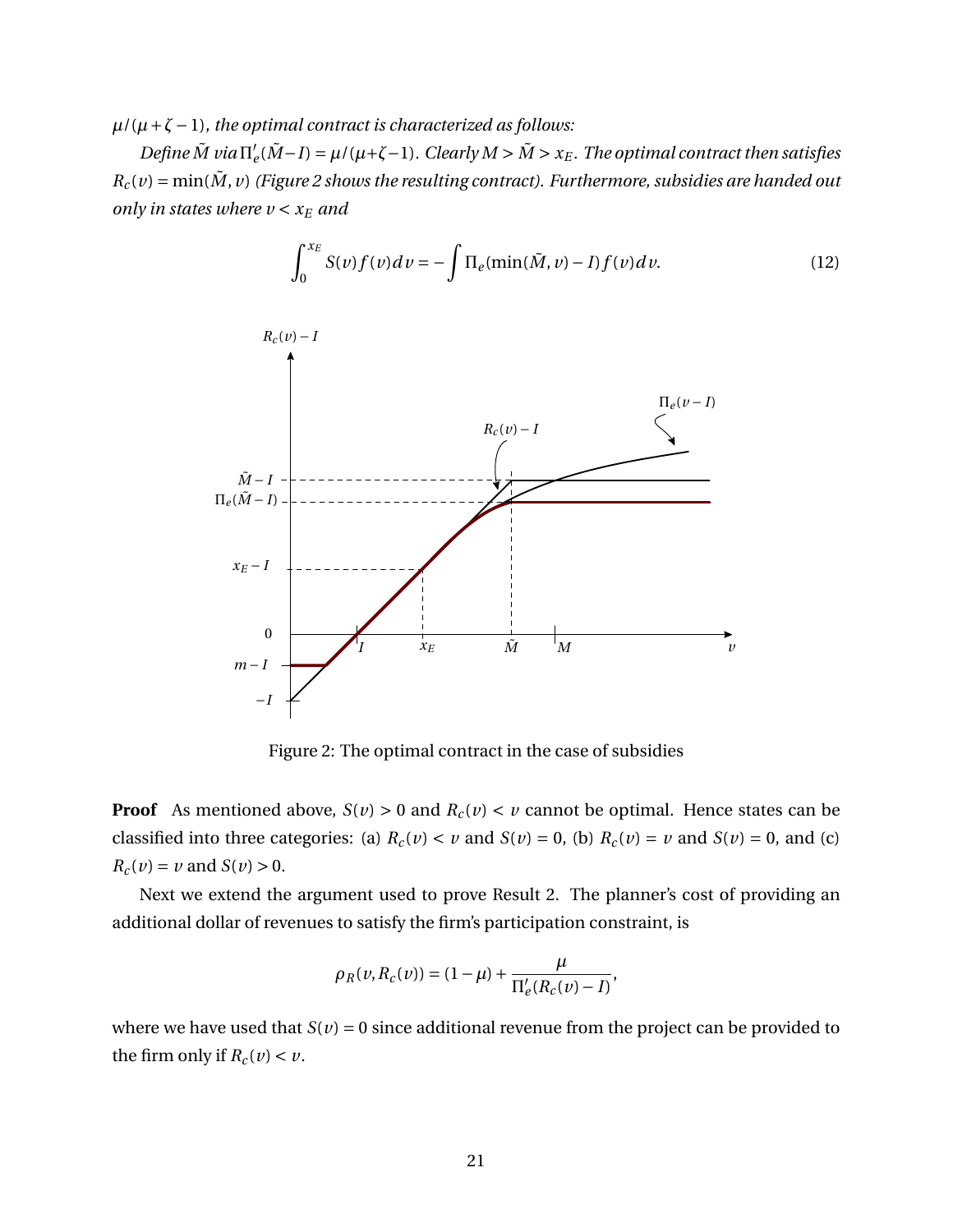Similarly, the planner's per-dollar cost of providing an additional dollar via subsidies is:

$$
\rho_S(\nu,R_c(\nu))=(1-\mu)+\frac{\mu+\zeta-1}{\Pi^\prime_e(\nu+S(\nu)-I)},
$$

where this time we used that  $R_c(v) = v$  when  $S(v) > 0$ . In particular, this cost is lowest (and equal to  $\zeta$ ) when  $\nu \leq x_E$ .

In the optimal contract the planner resorts to more expensive options to satisfy the firm's participation constraint only once cheaper options are exhausted. Since the social cost of financing the firm with subsidies is *ζ*, and there is no limit to the resources available to finance the firm with this option, the planner will use revenues as long as their social cost is smaller than *ζ* and will then resort to subsidies to complete the amount needed to satisfy the firm's participation constraint.

It follows that the planner sets  $R_c(v) = \min(\tilde{M}, v)$  since this assigns to the firm all the revenue with marginal cost less than or equal to  $\zeta$ . From the assumptions we know that the income obtained in this way is not enough to satisfy the firm's participation constraint, since it adds up to  $\int \Pi_e ({\min (\tilde M}, \nu) - I) f(\nu) d\nu$  < 0. Thus the firm obtains the remaining income needed to satisfy its participation constraint via subsidies in states where expropriations are impossible.

#### **Implementation**

A simple two-threshold auction, analogous to the one derived in Engel et al. (2007), implements the optimal contract in this case.

**Result 7 (Implementation with subsidies)** *The following two-threshold, scoring auction implements the solution to the planner's problem (10a)–(10d)*

- *• The government announces the probability density of expected discounted profit flow from the project, f* (*v*)*, and the parameter ζ that summarizes the social cost of subsidies.*
- *• Firms bid on the minimum revenue guarantee, m, and the cap on their user fee revenue, M*, so that, in case of winning:  $R_c(v) = \min(M, v)$  and  $S(v) = \max(m - v, 0)$ .
- *• The firm that bids the lowest value of the scoring function*

$$
W(m, M) = \mu M(1 - F(M)) + \mu \int_{m}^{M} vf(v) dv + (\mu + \zeta - 1) mF(m) - (\zeta - 1) \int_{0}^{m} vf(v) dv
$$

*wins the contract.*<sup>26</sup>

<sup>&</sup>lt;sup>26</sup>Note that *M* here corresponds to  $\tilde{M}$  in Result 6.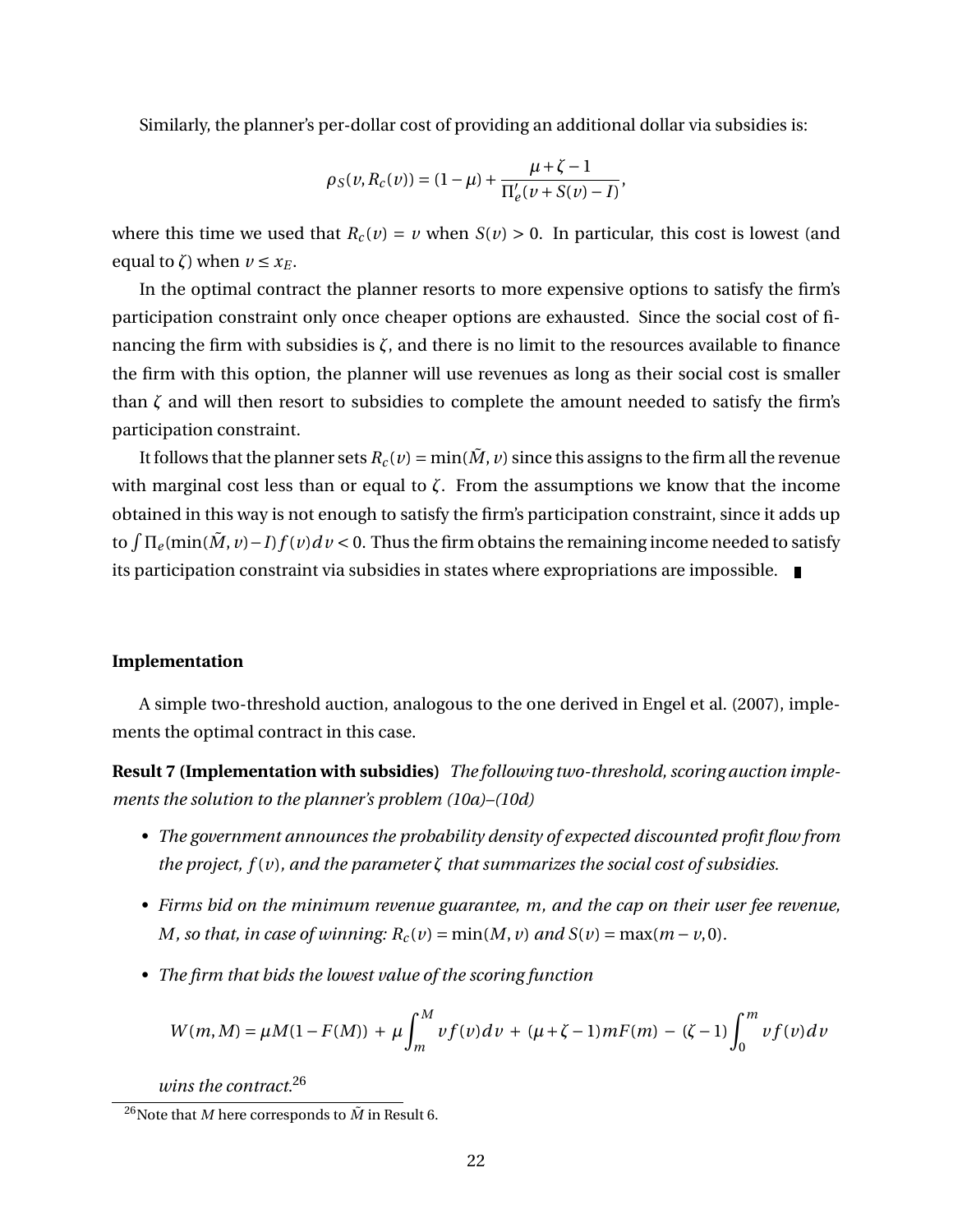#### **Proof**

We first note that the optimal contract can be implemented via a contract characterized by the threshold pair (*M*,*m*), where *M* denotes the revenue cap, and *m* the minimum revenue guarantee. In the first scenario described in Result 6, *M* is defined via (11) and *m* can be any number less than or equal to  $v_{\text{min}}$  (recall that the support of  $f(v)$  is  $[v_{\text{min}}, v_{\text{max}}]$ ). In the second scenario in Result 6, *M* is defined via

$$
\Pi'_e(M-I) = \frac{\mu}{\mu + \zeta - 1}
$$

and *m* via:

$$
\int_0^m (m-v)f(v)dv = -\int \Pi_e(\min(M,v) - I)f(v)dv.
$$
 (13)

It is easy to see that in a Nash equilibrium the winning bid minimizes the scoring function, subject to the firm's participation constraint, among all contracts in the two-threshold family described above. Since, the scoring function differs from the planners objective function only in a term proportional to the firm's expected profits, and this term is equal to zero for the optimal contract, the optimal contract also solves the planner's problem constrained to the family of two-threshold contracts described above. The proof concludes by noting that this family includes the optimal contract.

What is the intuition underlying this result? Note first that the planner's problem is equivalent to minimizing an objective function that does not require knowledge of *I* or Π*<sup>e</sup>* . The objective function only depends on the probability distribution of the present value of revenue that the project can generate and the distortions associated with government expenditures, as summarized by *ζ*. By awarding the contract to the bidder that maximizes his objective function, and assuming competitive bidding, the planner induces firms to solve society's problem without knowing the cost of the project or the expropriation risk.

As before, in the case of a high demand project, that is a project where the firm's participation constraint can be satisfied without expropriation risk, the two-threshold auction is equivalent to a PVR auction. In this case any bid with  $M = I$  and  $m \leq I$  wins the auction, and no subsidies are paid out.

### **4.2 Moral hazard in effort**

The possibility of expropriations may lead firms to spend less on upfront investments that reduce costs during the exploitation of the natural resource. The framework developed in this pa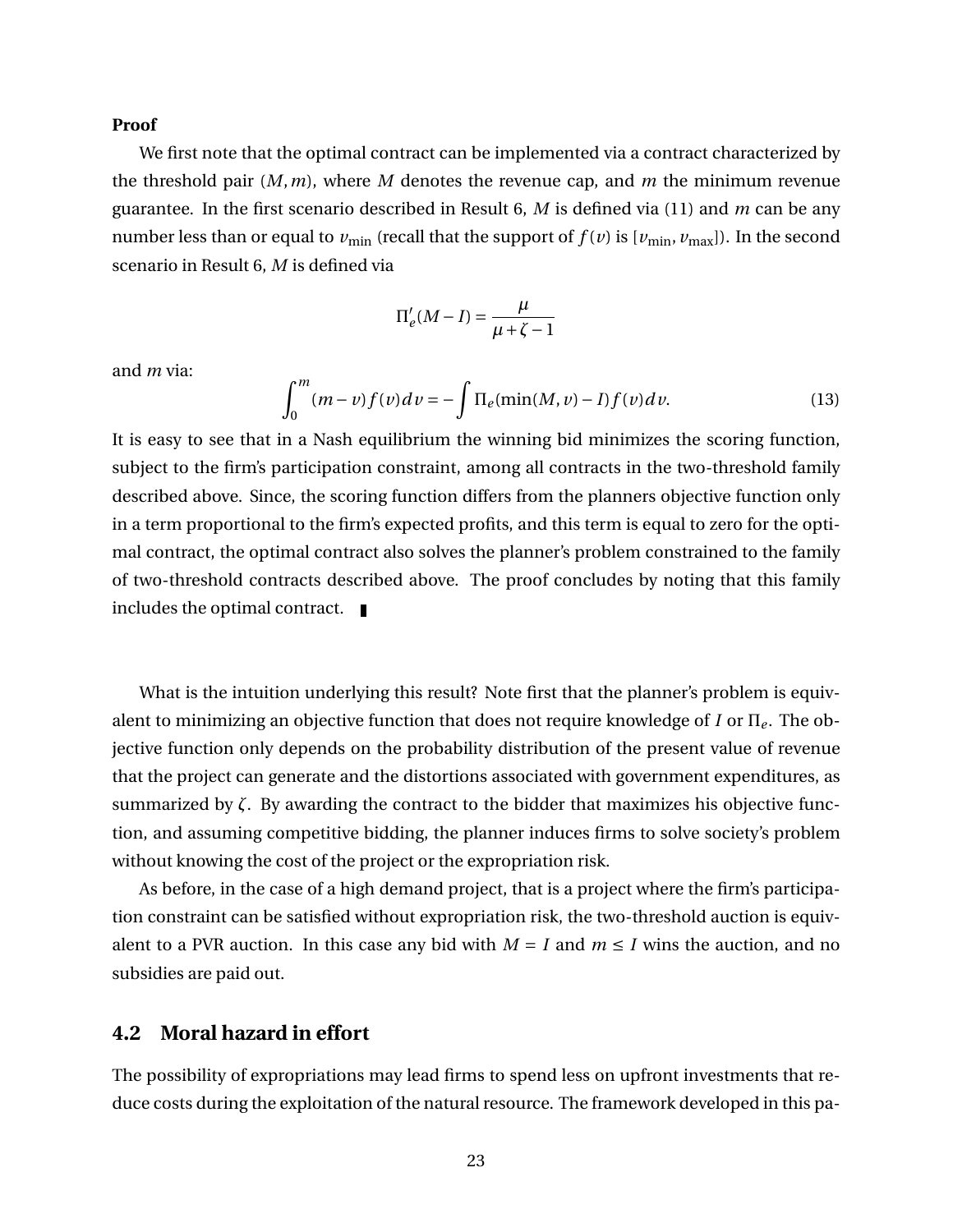per is not needed to make this point, as it can be made with the simpler, static model discussed in the Appendix. Yet it is instructive to derive this result within the framework developed in this paper, and explore the extent to which the results of previous sections continue holding. That is what we do in this section. We show that, loosely speaking, the optimal contract combines the two effects: it provides incentives for effort (investment), while lowering the probability of costly expropriation, i.e., it resembles a progressive tax above a predetermined operating profit threshold.

#### **4.2.1 The planner's problem**

We embed the benchmark model of section 3 in a simple moral hazard framework. The firm's marginal extraction costs are decreasing in the firm's effort,  $\epsilon$ , exerted at the time the upfront investment *I* is made. This can be summarized by assuming that the probability density describing the firm's discounted profits is determined by  $\epsilon \ge 0$ , so that we may write  $f(\nu|\epsilon)$ . The impact of effort is larger when price turns out to be higher, since optimal production can be expected to be higher in this case. Thus the monotone likelihood ratio property (MLRP) holds, so that  $\ell(v,\epsilon) = \frac{\partial f}{\partial \epsilon}(v|\epsilon)/f(v|\epsilon)$  is increasing in *v* for all  $\epsilon$ ; i.e., effort increases the probability of higher realizations of demand. Effort  $\epsilon$  costs the firm  $k\epsilon$ ,  $k > 0$ , so that its expected profit in state *v*, net of expropriation, is  $\Pi_e(R_c(v) - I) - k\epsilon$ . Since it is necessary to ensure that the firm provides effort, we need to introduce an incentive compatibility constraint in the planner's program.

The planner chooses effort  $\epsilon$ , and a revenue schedule  $R_c(v)$  to solve the following program

$$
\min_{\{R_c(v),\epsilon\}} \int \left[ \mu(R_c(v) - I) + (1 - \mu) \left\{ \Pi_e(R_c(v) - I) - (v - I) \right\} \right] f(v|\epsilon) dv \tag{14a}
$$

$$
\text{s.t.} \int \Pi_e(R_c(v) - I) f(v|\epsilon) dv \ge k\epsilon,\tag{14b}
$$

$$
\epsilon = \arg \max_{\epsilon'} \left\{ \int \Pi_e (R_c(\nu) - I) f(\nu | \epsilon') d\nu - k\epsilon' \right\},\tag{14c}
$$

$$
0 \le R_c(\nu) \le \nu. \tag{14d}
$$

Comparing program (1a)–(1c) with program (14a)–(14d) it can be seen that the term *v* − *I* can no longer be dropped because effort affects the p.d.f. of revenue (or operating profit). Constraint (14b) is the firm's participation constraint, and (14c) is the incentive compatibility constraint.

Under standard assumptions,  $27$  we can use the First Order Approach to examine the properties of the solution. The concessionaire's incentive compatibility constraint then can be re-

<sup>&</sup>lt;sup>27</sup>E.g., strict concavity of the agent's utility as a function of  $\epsilon$  and the convexity of the distribution function condition, see, e.g., Proposition 5.2 in Laffont and Martimort [2002].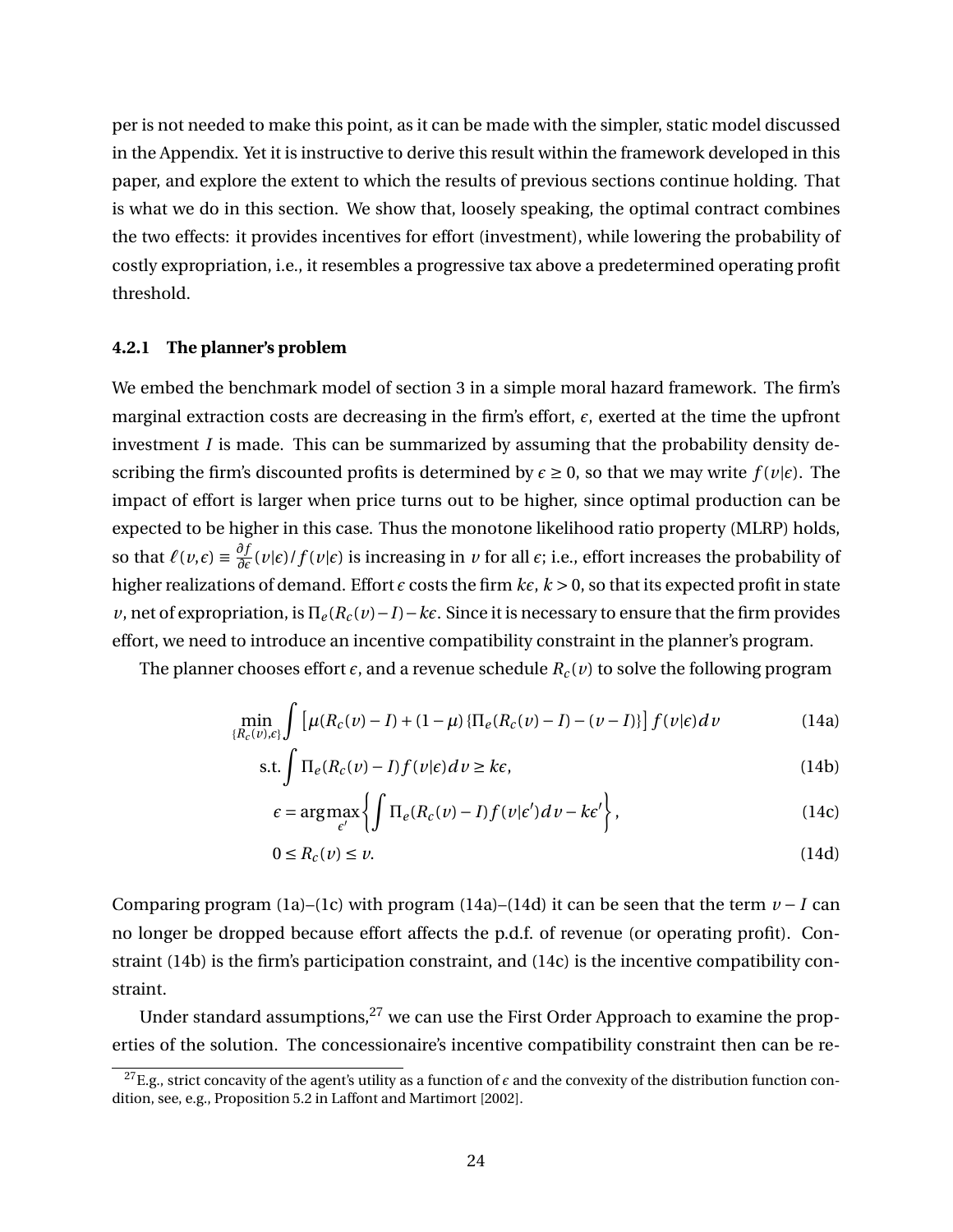placed by

$$
\int \Pi_e(R_c(v) - I)\ell(v,\epsilon)f(v|\epsilon)dv = k.
$$
\n(15)

Denoting by *γ* > 0 the multiplier associated with (14b), which will hold with equality, and by *τ* > 0 the multiplier associated with (15), we have that the Lagrangian of the problem is:

$$
\mathcal{L} = \int \left[ \mu(R_c(\nu) - I) + (1 - \mu) \left\{ \Pi_e(R_c(\nu) - I) - (\nu - I) \right\} \right] f(\nu|\epsilon) d\nu
$$

$$
- \gamma \left[ \int \Pi_e(R_c(\nu) - I) f(\nu|\epsilon) d\nu - k\epsilon \right] - \tau \int \Pi_e(R_c(\nu) - I) \ell(\nu, \epsilon) f(\nu|\epsilon) d\nu. \quad (16)
$$

The first order condition w.r.t. to  $\epsilon$ , combined with (15), provides an expression for  $\tau$  where the multiplier for the participation constraint does not appear:

$$
\tau = \frac{\int \left[\mu(R_c(v) - I) + (1 - \mu)\Pi_e(R_c(v) - I) - (v - I)\right] \ell(v,\epsilon) f(v|\epsilon) dv}{\int \Pi_e(R_c(v) - I) \frac{\partial^2 f}{\partial \epsilon^2}(v,\epsilon) dv}.
$$

If  $0 < R_c(v) < v$  the first order condition for  $R_c(v)$  derived from the Lagrangian yields:

$$
\Pi'_{e}(R_{c}(v) - I) = \frac{\mu}{(\mu + \gamma - 1) + \tau \ell(v, \epsilon)}.
$$
\n(17)

The MLRP then implies that  $R_c(v)$  is strictly increasing in  $v$ . Furthermore, the solution is interior if and only if the denominator in the right hand side expression is positive (which ensures that  $\nu > 0$ ) and

$$
\Pi'_e(\nu-I) < \frac{\mu}{(\mu+\gamma-1)+\tau\ell(\nu,\epsilon)},
$$

which ensures that  $R_c(v) < v$ .

Standard arguments used for moral hazard models (as in the proof of Proposition 5.2 in Laffont and Martimort [2002]) can be used to show that  $\mu + \gamma - 1 > 0$  and  $\tau > 0$ . This, combined with the MLRP, implies that for sufficiently large *v* the denominator in the right hand side expression of (17) is positive. It then follows that if  $\Pi'$  $\ell_e(v-I)$  tends to zero faster than  $\ell(v,\epsilon)$  tends to infinity, in the sense that for all positive constants *a* and *b*

$$
\lim_{\nu \to \infty} \Pi'_e(\nu - I)[a + b\ell(\nu, \epsilon)] = 0,\tag{18}
$$

then there exists a threshold *M* s.t.  $R_c(v) < v$  for all  $v \ge M$ .

For example, if  $\Pi_e(x) = 1 - \exp(-cx)$ , for  $x > 0$ , with  $c > 0$ , and  $f(v|\epsilon)$  is exponential with mean  $\theta(\epsilon)$  and  $\theta'(\epsilon) > 0$ , then

$$
\lim_{v \to \infty} \Pi'_e(v - I)[a + b\ell(v, \epsilon)] = \lim_{v \to \infty} ce^{-c(v - I)}[a' + b'v] = 0,
$$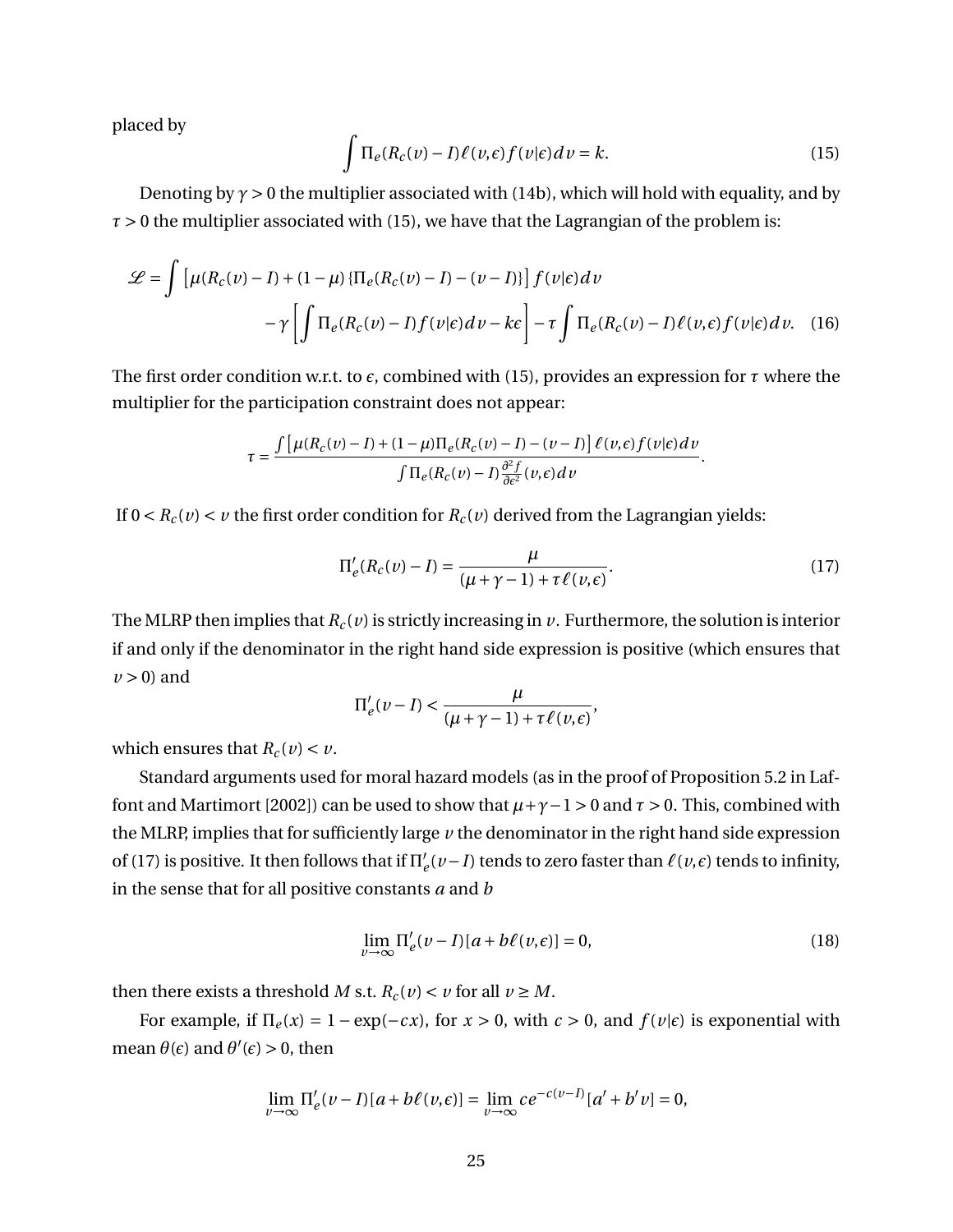where  $a'$  and  $b'$  denote constants that depend on  $a, b, \theta$  and  $\theta'$ . Condition (18) then holds and the optimal contract involves a windfall tax when profits are high enough.

### **4.3 Political investment**

There is an additional way that a firm may exert effort in order to increase its profits: it can invest in political support, either by lobbying politicians or by trying to influence the press, in order to reduce the probability of expropriation.<sup>28</sup> This can also be treated as a moral hazard model, but in this case effort affects the probability of expropriation and hence expected profits, rather than the probability of high profit states directly.

#### **4.3.1 The planner's problem**

Assume then that political effort can be described by  $\epsilon$  and that expected profits are  $\Pi_e \equiv \Pi_e(x,\epsilon)$ , which we assume satisfies:

$$
\frac{\partial \Pi_e}{\partial \epsilon} \ge 0, \quad \frac{\partial^2 \Pi_e}{\partial \epsilon^2} < 0, \quad \frac{\partial^2 \Pi_e}{\partial \nu \partial \epsilon} > 0, \quad \frac{\partial^3 \Pi_e}{\partial \nu^2 \partial \epsilon} > 0
$$

and where  $\frac{\partial \Pi_e}{\partial \epsilon} = 0$  for  $v \le 0$  because  $\Pi_e(v, \epsilon) = v$  for  $v \le 0$ .<sup>29</sup> Using the first order approach, the problem for the planner can be stated as:

$$
\min_{\{R_c(v),\epsilon\}} \int \left[ \mu(R_c(v) - I) + (1 - \mu) \left\{ \Pi_e(R_c(v) - I, \epsilon) - (v - I) \right\} \right] f(v) dv \tag{19a}
$$

$$
\text{s.t.} \int \Pi_e(R_c(v) - I, \epsilon) f(v) dv \ge k\epsilon,\tag{19b}
$$

$$
\int \frac{\partial \Pi_e}{\partial \epsilon} (R(\nu) - I, \epsilon) f(\nu) d\nu = k \tag{19c}
$$

$$
0 \le R_c(\nu) \le \nu. \tag{19d}
$$

Denoting by  $\gamma > 0$  the multiplier associated with (19b), which will hold with equality, and by *τ* > 0 the multiplier associated with (19c), we have that the Lagrangian of the problem is:

$$
\mathcal{L} = \int \left[ \mu(R_c(\nu) - I) + (1 - \mu) \left\{ \Pi_e(R_c(\nu) - I, \epsilon) - (\nu - I) \right\} \right] f(\nu) d\nu
$$

$$
- \gamma \left[ \int \Pi_e(R_c(\nu) - I) f(\nu) d\nu - k\epsilon \right] - \tau \int \frac{\partial \Pi_e}{\partial \epsilon} (R_c(\nu) - I, \epsilon) f(\nu) d\nu. \tag{20}
$$

<sup>&</sup>lt;sup>28</sup>This section was suggested by our discussant Richard Zeckhauser at the Natural Resources and Populism Conference.

 $^{29}$ In an abuse of notation we have written  $\frac{\partial\Pi_e}{\partial v}$  for the partial derivative with respect to the first argument of Π<sub>e</sub>.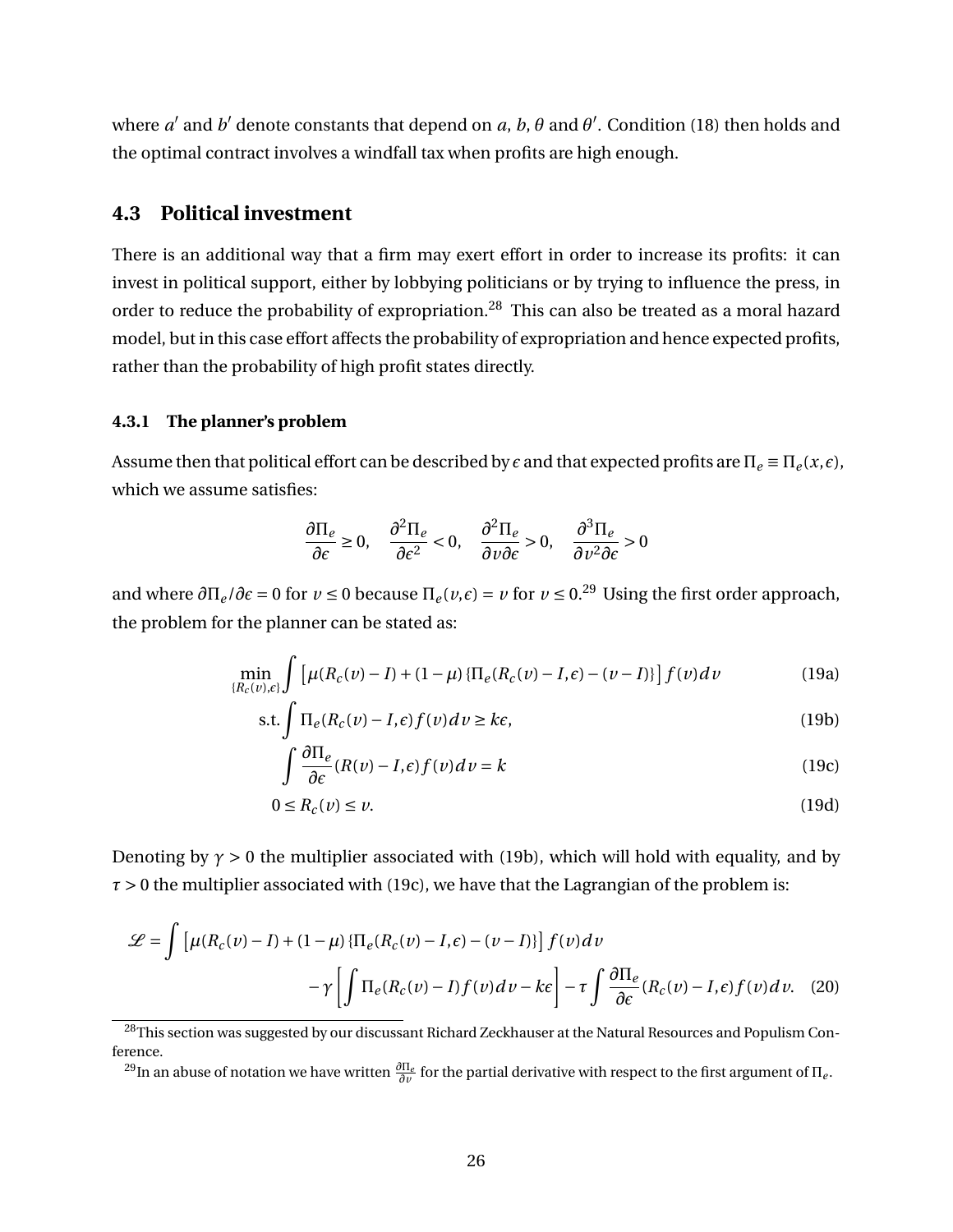The first order condition w.r.t. to  $\epsilon$ , and using (19c), lead to:

$$
\int (1 - \mu - \gamma) \frac{\partial \Pi_e}{\partial \epsilon} (R_c(v) - I, \epsilon) f(v) dv + \gamma k - \tau \int \frac{\partial^2 \Pi_e}{\partial \epsilon^2} (R_c(v) - I, \epsilon) f(v) dv =
$$
  

$$
(1 - \mu) k - \tau \int \frac{\partial^2 \Pi_e}{\partial \epsilon^2} (R_c(v) - I, \epsilon) f(v) dv
$$

from which we derive an expression for *τ*:

$$
\tau = \frac{(1-\mu)k}{\int \frac{\partial^2 \Pi_e}{\partial \epsilon^2} (R_c(\nu) - I, \epsilon) f(\nu) d\nu} < 0.
$$

Now consider the first order conditions with respect to *R*(*v*):

$$
\mu + (1 - \mu - \gamma) \frac{\partial \Pi_e}{\partial \nu} (R_c(\nu) - I, \epsilon) = \tau \frac{\partial^2 \Pi_e}{\partial \nu \partial \epsilon} (R_c(\nu) - I, \epsilon).
$$
 (21)

Recall that  $0 < \mu < 1$ , that  $\tau < 0$ , and that  $\frac{\partial \Pi_e}{\partial \nu} > 0$  and  $\frac{\partial^2 \Pi_e}{\partial \nu \partial \epsilon} < 0$ , and therefore  $\gamma > 0$ 1−*µ* > 0. Now consider the function:

$$
\mathcal{H}(R(\nu)) \equiv \tau \frac{\partial^2 \Pi_e}{\partial \nu \partial \epsilon} (R_c(\nu) - I, \epsilon) - (1 - \mu - \gamma) \frac{\partial \Pi_e}{\partial \nu} (R_c(\nu) - I, \epsilon),
$$

where (21) is equivalent to  $\mathcal{H}(R(v)) = \mu$ . The conditions we imposed at the beginning of the section ensure that  $\partial \mathcal{H}(v)/\partial v$  < 0. Let *M* be the value where  $\mathcal{H}(v) = \mu$ . Then if  $v > M$ , we have that the Lagrangian is maximized at  $R(v) = M$ , and if  $v \leq M$ , the Lagrangian is maximized at  $R(v) = v$ .

We have shown that there is a bound *M* such that the optimal contract is:

$$
R(v) = \begin{cases} v & \text{if } v \le M, \\ M & \text{if } v > M. \end{cases}
$$

Hence, in contrast to the case of moral hazard, in the case of political investment, the planner does not provide incentives to the firm, except in the range  $v \in [0, M]$ . The reason is that effort affects the probability of expropriation across all states, but does not increase the probability of higher income states *v*, hence there is no conflict between reducing the probability of expropriation by limiting *R*(*v*) and providing incentives in order to increase the probability of higher states. The resulting contract belongs to the family of threshold contracts that are optimal in the absence of moral hazard, even though the threshold itself will usually be different.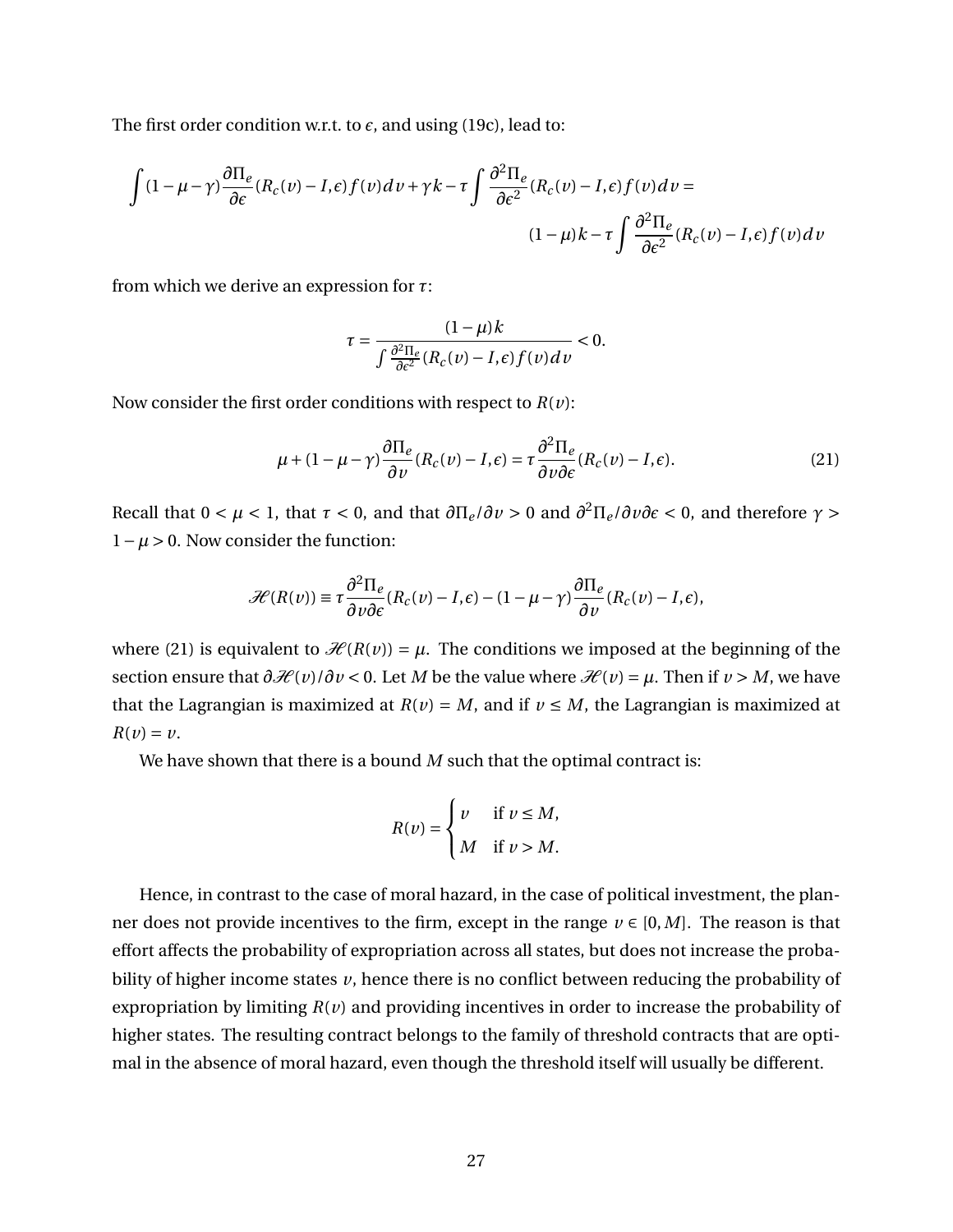## **5 Conclusion**

Developing countries need foreign investment in order to develop their natural resources. In order to attract investment, they offer favorable conditions. When prices rise and revenues increase beyond expectations, there are often calls to change the terms of the original contracts, or to expropriate the investment and appropriate the windfall profits. This can be costly because the investor will try to defend the original contract in local and international courts. Moreover, there will be less investment in the next price cycle. We have proposed an alternative contract that improves welfare by reducing the attraction of expropriation by lowering profits in the good states of the world. This implies that there is a smaller cost of expropriation directly, because there will be less expropriation, and indirectly, because the expropriated assets are less profitable and therefore worth less to the foreign firm, which will not fight as forcefully to retain the project.

We have shown that in the case of high demand projects, which are always profitable (though some states may be better than others), the optimal contract can be achieved by a presentvalue-of-revenue (PVR) auction and there will be no expropriation. In the case in which the project is profitable in expected value, but has bad states in which it never recovers the investment, the first best is achieved by setting a cap on profits, and this can be implemented fairly easily via an auction. We have shown that this is analogous to a lump sum windfall tax on profits. Next, we showed that in the case when the government has the possibility of subsidizing the firm in the bad states of the world by relaxing regulations, the first best is achieved by a system of subsidies in bad states of the world and caps on profits on good states. Again, we found that the first best can be implemented via an auction. We examined the case in which the firm can invest in lobbying or other political activities (regional subsidies, for example) and show that the optima contract is of the same type as before.

The most interesting case, however is when there is moral hazard and the firm can perform unobservable (or partially observable) effort that increases the likelihood of the high revenue states. Here the planner must provide incentives, which implies that a constant cap on revenues is inappropriate. The optimal contract involves progressive taxation of revenues above a certain cap, of revenues, thus providing incentives to attain higher revenue states while reducing the attraction of expropriation and its associated costs.

Note however that all these measures: lump sum windfall profits or progressive taxation, must be incorporated in the original contracts and must not be imposed ex post: in that case it corresponds to the standard natural resource contract. Finally, we showed that there is positive welfare gain from our contract, and that the gain is due solely to the better behavior of the government in the good states of the world, above the cap.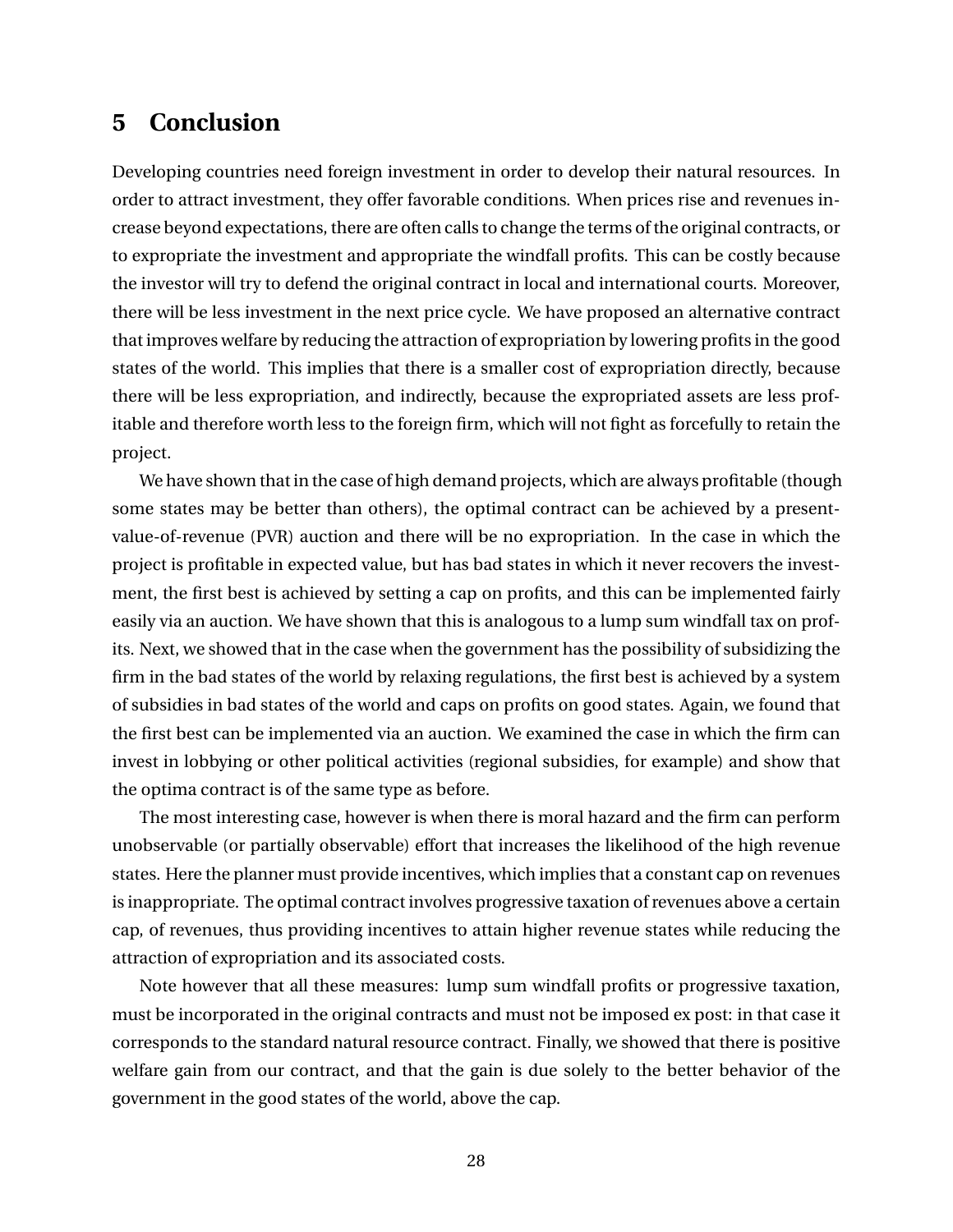## **References**

- [1] R. Boadway and F. Flatters, "The Taxation of Natural Resources: Principles and Policy Issues," Working Paper No. 1210, World Bank, 1993.
- [2] H. Bohn and R. Deacon, "Ownership Risk, Investment, and the Use of Natural Resources", *Aemerican Economic Review*, **90**,3, 526-549, 2000.
- [3] S. Devarajan and A. Fisher, "Hotelling's "Economics of Exhaustible Resources": Fifty Years Later," *J. of Economic Literature*, **10** 1, 65–73, 1981.
- [4] E. Engel, R. Fischer and A. Galetovic, "Least-Present-Value-of-Revenue Auctions and Highway Franchising", *J. of Political Economy*, **109** (5), October 2001, 993–1020.
- [5] E. Engel, R. Fischer and A. Galetovic, "The Basic Public Finance of Public-Private Partnerships," NBER Working Paper No. 13284, August 2007.
- [6] R. Fraser and R. Kingwell, "Can expected tax revenue be increased by an investmentpreserving switch from ad valorem royalties to a resource rent tax?", *Resources Policy*, **23**,3, 103-108, 1997.
- [7] M. Gillis, "Evolution of Natural Resource Taxation in Developing Countries," *Natural Resources Journal*, **22**, 620–48, July 1982.
- [8] T. Heaps and J. Helliwell, "The Taxation of Natural Resources," in Alan J. Auerbach and Martin Feldstein (eds.), *Handbook of Public Economics Volume I*, Amsterdam: North Holland, 421–72, 1985.
- [9] H. Hotelling, "The Economics of Exhaustible Resources," *J. of Political Economy*, **39**, 137–75, 1931.
- [10] J.J. Laffont and D. Martimort, *The Theory of Incentives*, Princeton: Princeton University Press, 2002.
- [11] P. Osmundsen, "Dynamic taxation of non-renewable natural resources under assymmetric information about reserves," *Canadian Journal of Economics*, **31** No. 4, 933–51, 1998.
- [12] W. Salant, "The Economics of Natural Resource Extraction: A Primer for Development Economists," *World Bank Economic Observer*, **10**, 93–111, 1995.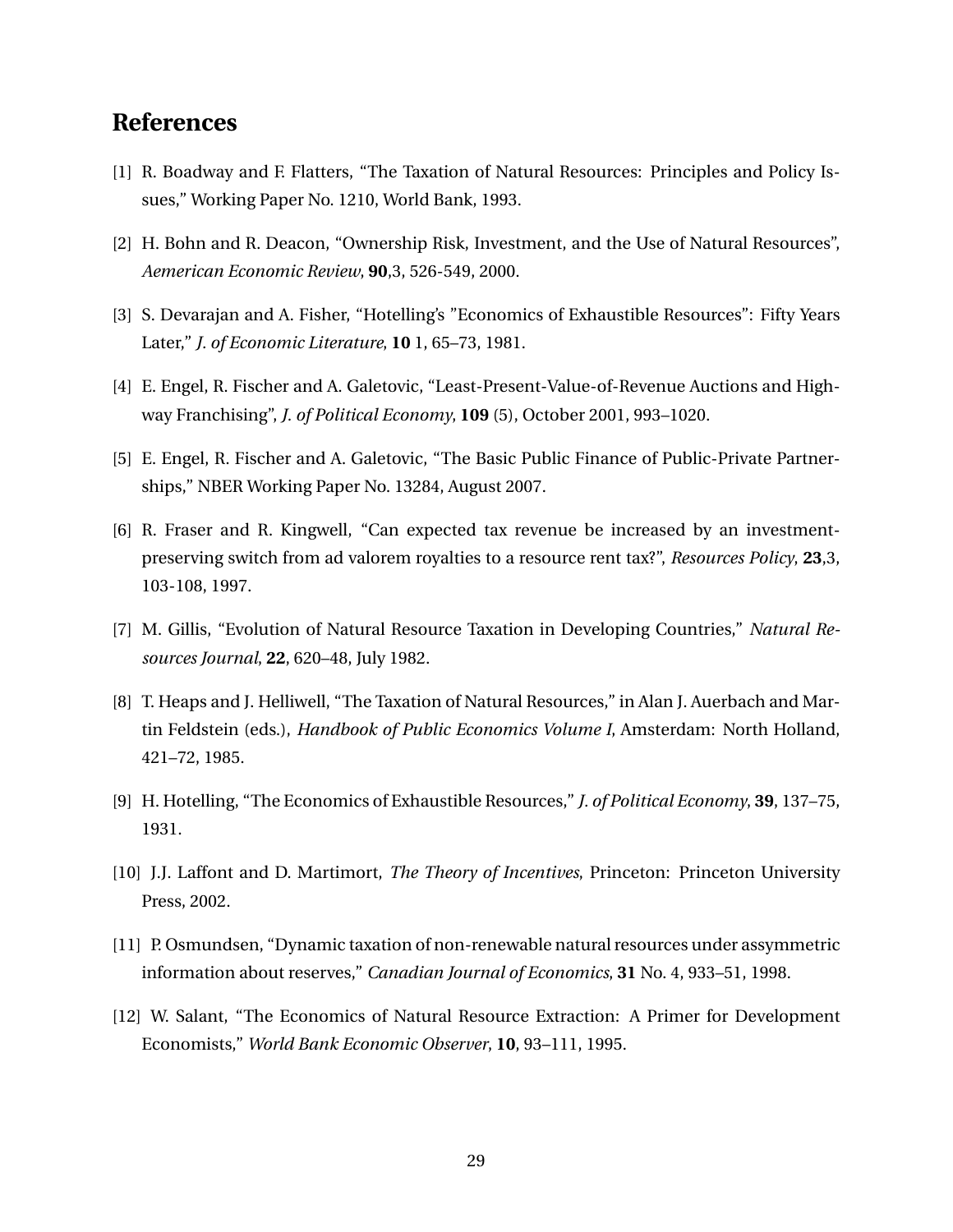# Appendix

# **A The effect of a positive expropriation probability: a simple model**

Consider the following simple model that describes the effect of potential expropriation on investment. For simplicity, we assume the the firm's present discounted profits, as a function of price *p* and unobservable effort *F*, are given by:

$$
\Pi(p, F) = pq(F) - F,
$$

with  $q > 0$ ,  $q' > 0$  and  $q'' < 0$ . Price uncertainty is described by a probability density  $g(p)$  with c.d.f. *G*(*p*).

#### **No Expropriation**

Rents are dissipated via an upfront payment to the government in a competitive auction; all firms are the same.

Once it wins the auction, the firm solves:

$$
\max_{F} \int p q(F) g(p) dp - F
$$

$$
q'(F) = \frac{1}{\int_0^\infty p g(p) dp}.
$$
(22)

Denote the optimal value of *F* by *F*ne.

#### **Expropriation**

which leads to

If  $p > \bar{p}$ , the firm is expropriated and receives no income at all. The firm is aware of this when deciding how much to invest in effort, so that the price distribution it considers has mass  $1-G(\bar{p}) > 0$  at  $p = 0$  and density  $g(p)$  for  $0 < p < \bar{p}$ .

The same derivation that led to (22) now yields

$$
q'(F) = \frac{1}{\int_0^{\bar{p}} p g(p) dp}.
$$
\n(23)

Denote the solution by  $F_e$ . Since, trivially, the denominator in (23) is smaller than the one in (22), concavity of  $q(F)$  implies that  $F_e < F_{ne}$ .

As before, ex ante rents are dissipated via an upfront payment to the government and all firms are the same. The upfront payment that wins is smaller than in the case without expropriation, for two reasons. First, the firm expects fewer rents since it realizes there is a probability